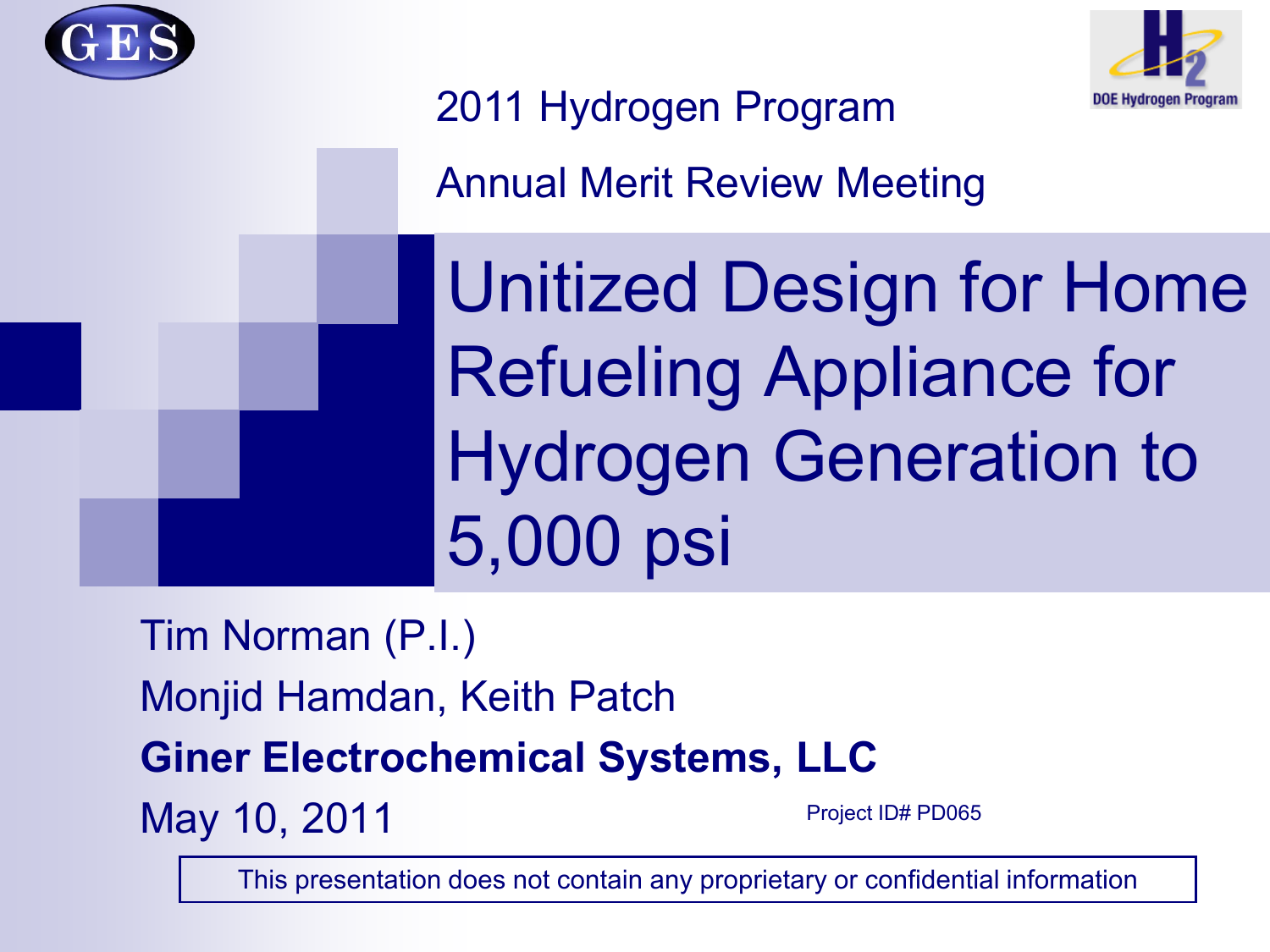

### **Overview Phase II SBIR Program**

#### **Timeline**

- **Project Start:** 08/15/2010 **Project End:** 08/14/2012
- **Percent Complete:** 12%

#### **Budget**

**Total Project Budget: \$999k**

### **Barriers**

**Hydrogen Generation by Water Electrolysis**

- **G. Capital Cost**
- **H. System Efficiency**

### **Targets**

| <b>DOE TARGETS: Distributed Water Electrolysis</b>    |            |            |               |  |  |  |
|-------------------------------------------------------|------------|------------|---------------|--|--|--|
| <b>Characteristics/units</b>                          | 2006       | 2012       | 2017 - 2020   |  |  |  |
| Hydrogen Cost (\$/kg-H <sub>2</sub> )                 | 4.80       | 3.70       | $2.00 - 4.00$ |  |  |  |
| Electrolyzer Cap. Cost (\$/kg-H <sub>2</sub> )        | 1.20       | 0.70       | 0.30          |  |  |  |
| <b>Electrolyzer Efficiency</b><br>$(\%LHV)$<br>(%HHV) | 62<br>(73) | 69<br>(82) | 74<br>(87)    |  |  |  |

#### **Partners**

- **Prof. R. Zalosh –** Hydrogen Safety Codes
- **IAS, Inc. –** System Controls Design
- **3M Fuel Cell Components Program (Manufacturer) –**<br>NSTF Catalyst & Membrane
- **Entegris –** Carbon Cell Separators
- **DE-FC36-08GO18065 -** PEM Electrolyzer Incorporating an Advanced Low-Cost Membrane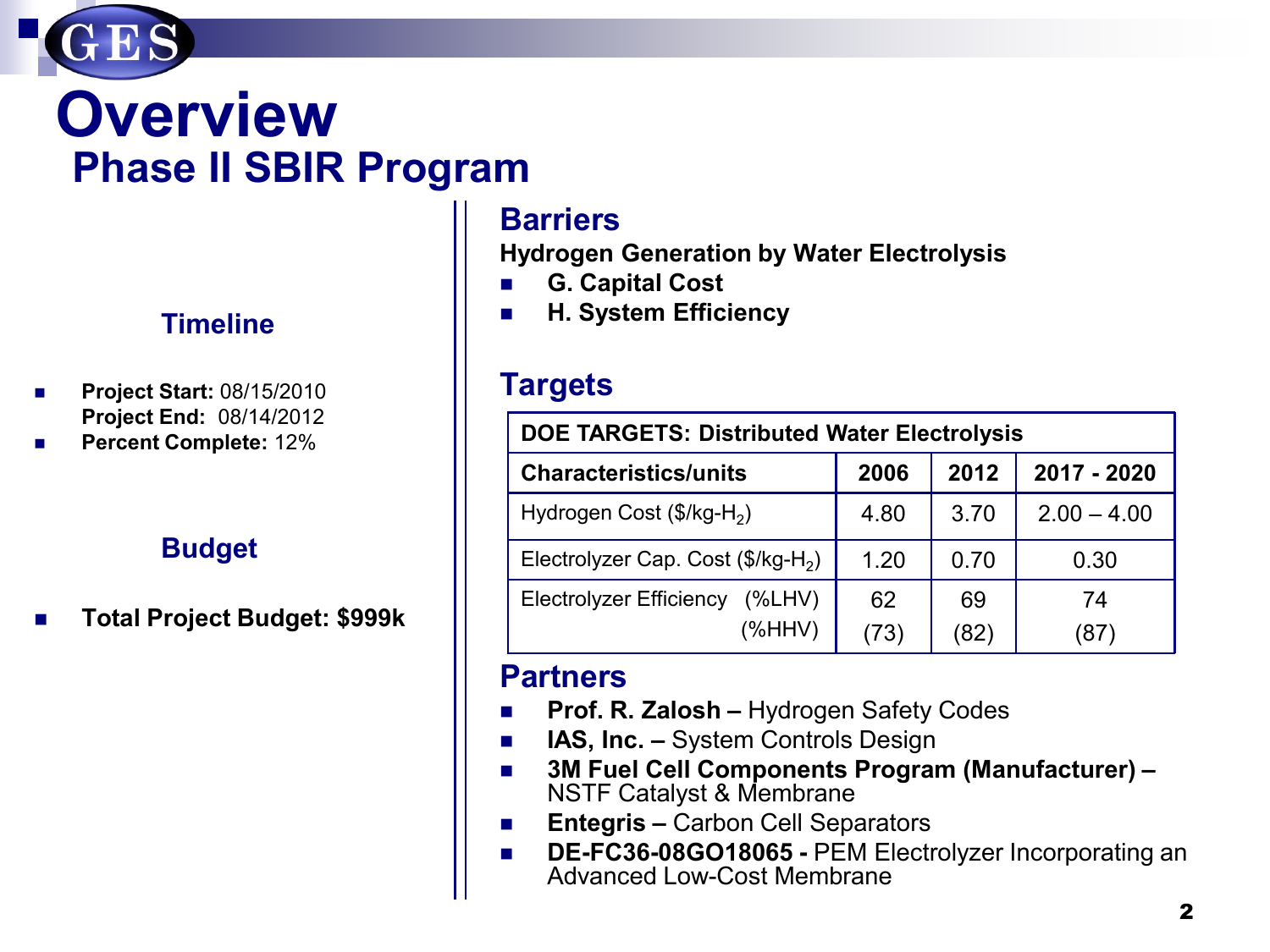





### **GES PEM Electrolyzer Systems**



#### **UUV Applications (V = 12.5 Ft3)**

12 Cells - 0.17 ft2 Cells/Stack 6-kW Electrolyzer ~ 40 SCFH-H2 (~0.1 kg-H2/hr) High Current Density (1300-1500 A/ft2) 1000 psi H2/Ambient O2 No High-Pressure Water Feed Pump or Containment Vessel UUV Applications



#### **EP-1 On-Site H2 Generators**

20 kW Electrolyzer 0.35 kg H2 / hr 1500 ASF 1250 psi H2 / Ambient O2 Volume  $\sim$  16 ft3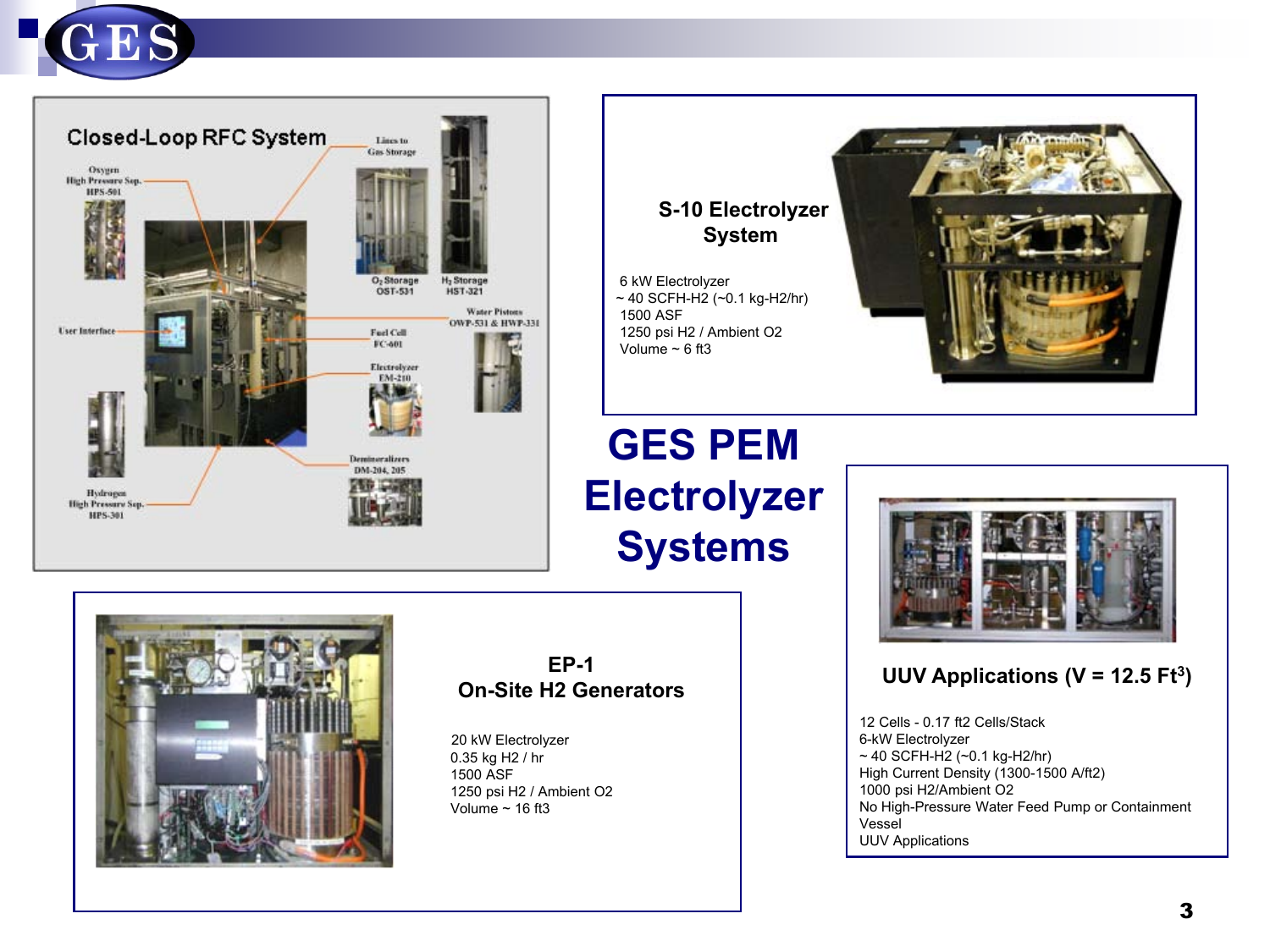

### *Overall Project Objectives*

- Detail design & demonstrate subsystems for a unitized electrolyzer system for residential refueling at 5,000 psi to meet DOE targets for a home refueling appliance (HRA)
- Fabricate & demonstrate unitized 5,000 psi system (Year 2)
- Identify & team with commercialization partner(s)

### *Relevance*

 Successfully developing a low-cost residential refueling appliance will enable early adoption of fuel cell vehicles

### *Impact*

 Successfully developing a low-cost residential refueling appliance will overcome Barriers G. Capital Cost and H. System Efficiency

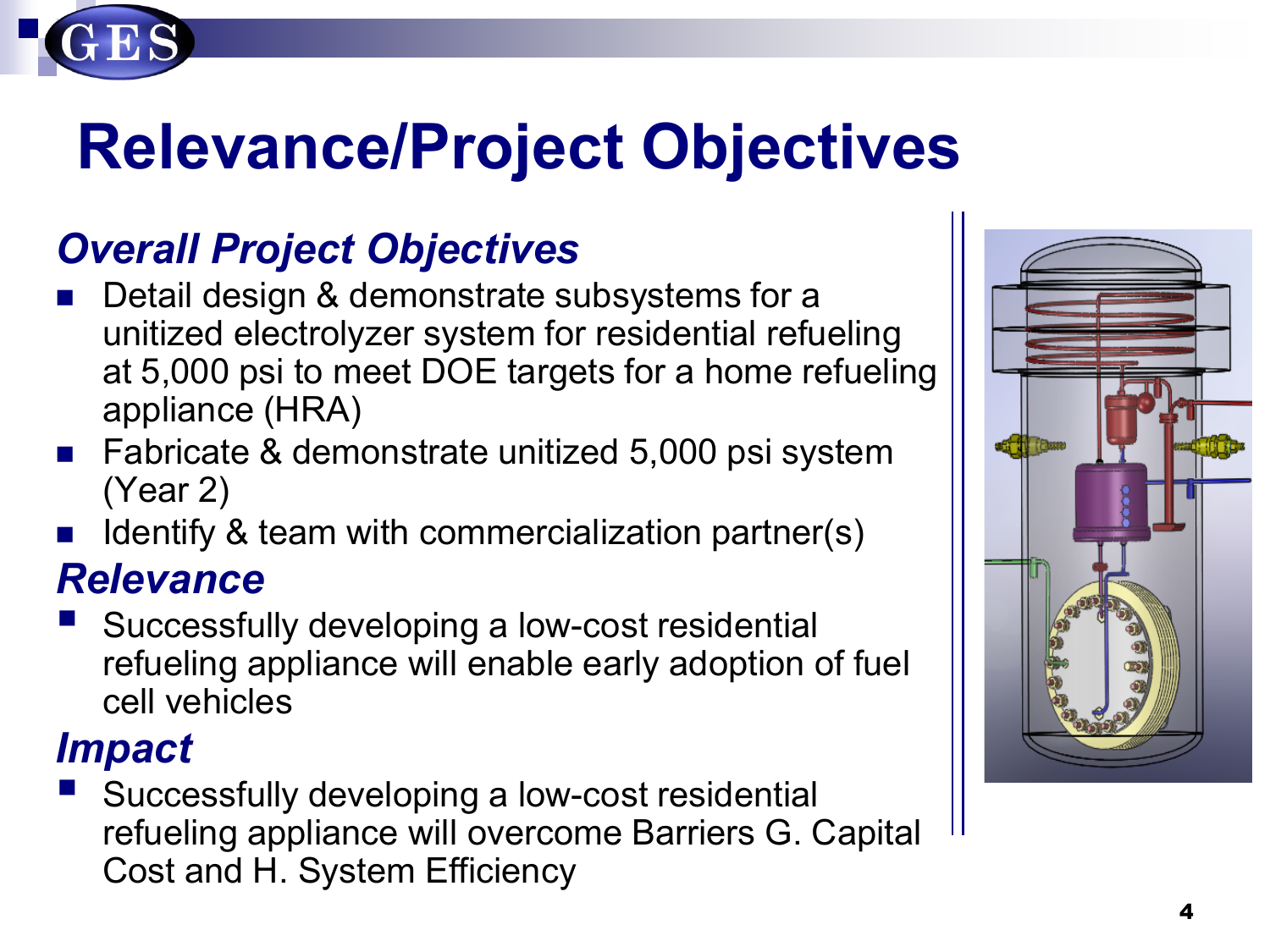

### **Innovative Approach to High Pressure Electrolyzer Operation**

- Innovation Required to Overcome Significant Issues
	- **I** Improve Efficiency
		- Good voltage performance
		- Reduce high gas cross-over rates
	- Supported MEA (long life)
	- Reduce Expense of High-Pressure Components
		- Stack
		- **Phase separators**
		- Valves, pumps, and piping
	- **Engineer a Safe System** 
		- High pressure compressible gases
		- High pressure flammable hydrogen
		- **High pressure high purity oxygen**
- PEM Electrolysis Proven Under Balanced Pressure Conditions
	- To 3,000 psi with Gen 1 Navy stacks
	- Aerospace stacks at 400, 1,200, and 2,000 psi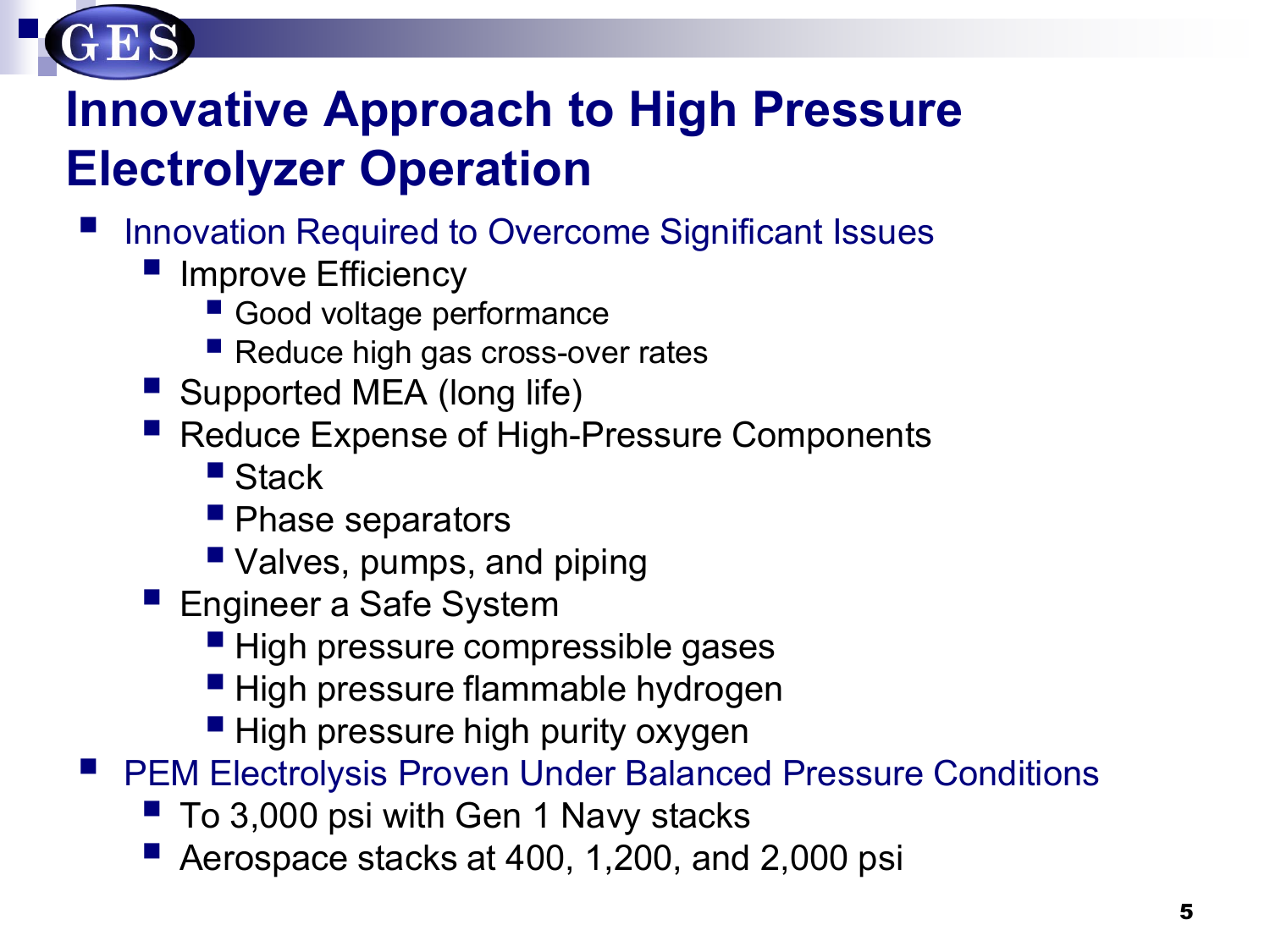

## **Proposed Approach: Unitized Design Concept**



**Electrolyzer Cell Frames**







#### **GES Electrolyzer Stack-Dome Assemblies**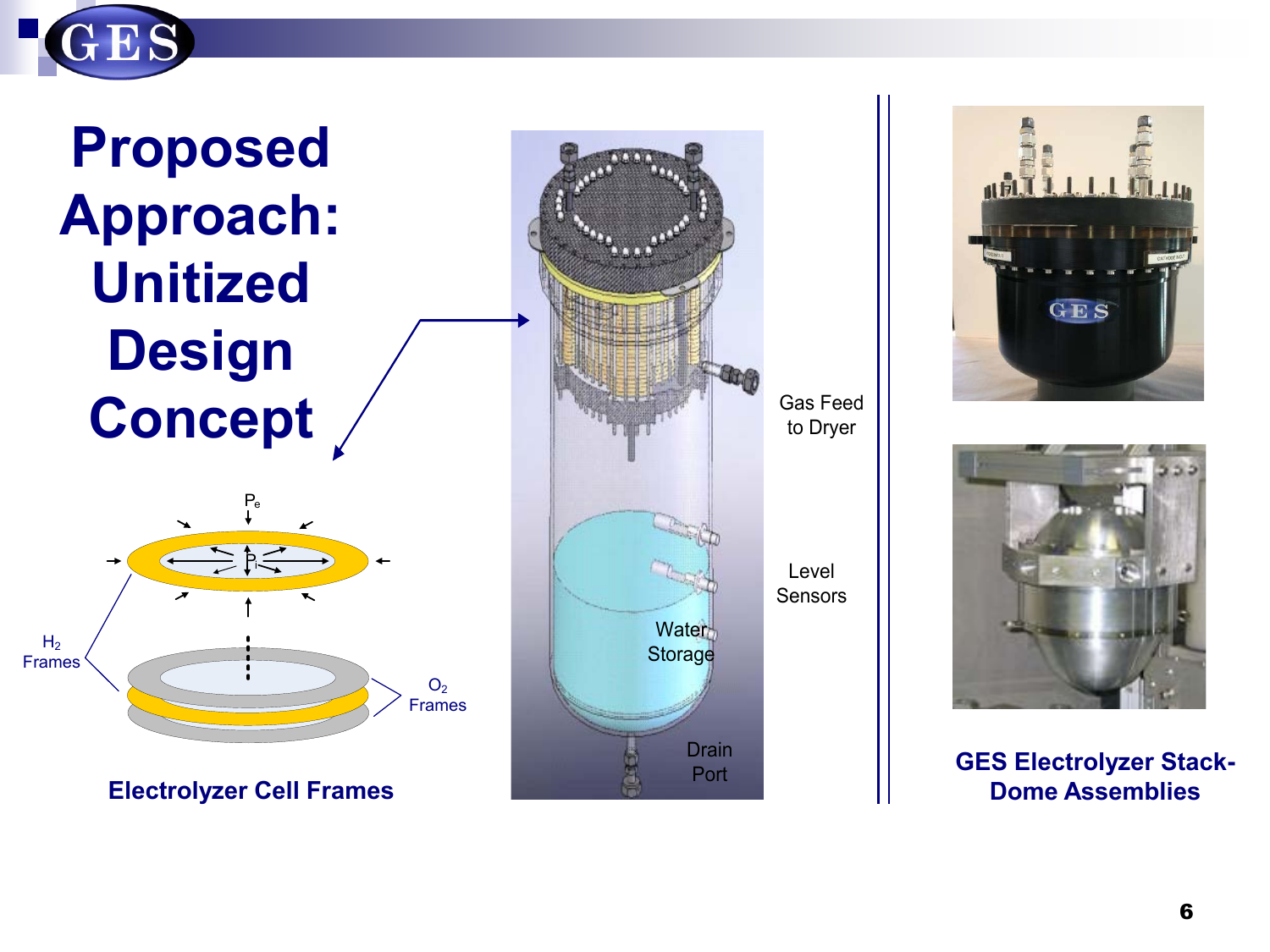

# **Approach: Utilize a Low-Cost Cell Design**

 Take Advantage of Advances & Developments on Related Giner/DOE Projects

### ■ Carbon Cathode

- $\Box$  Multi functional part
- One piece replaces two subassemblies
	- Eliminates 20+ component parts
- $\Box$  Enables high pressure operation
- $\Box$  Demonstrated to 2,000 psi (balanced and differential)
- **Low Precious Metal Loadings (3M)** 
	- 10x reduction
	- Demonstrated performance comparable to standard anode and cathode catalysts
- Single Piece Separator (Entegris)
	- Eliminates hydrogen embrittlement
	- One subassembly reduces cell part count by 30%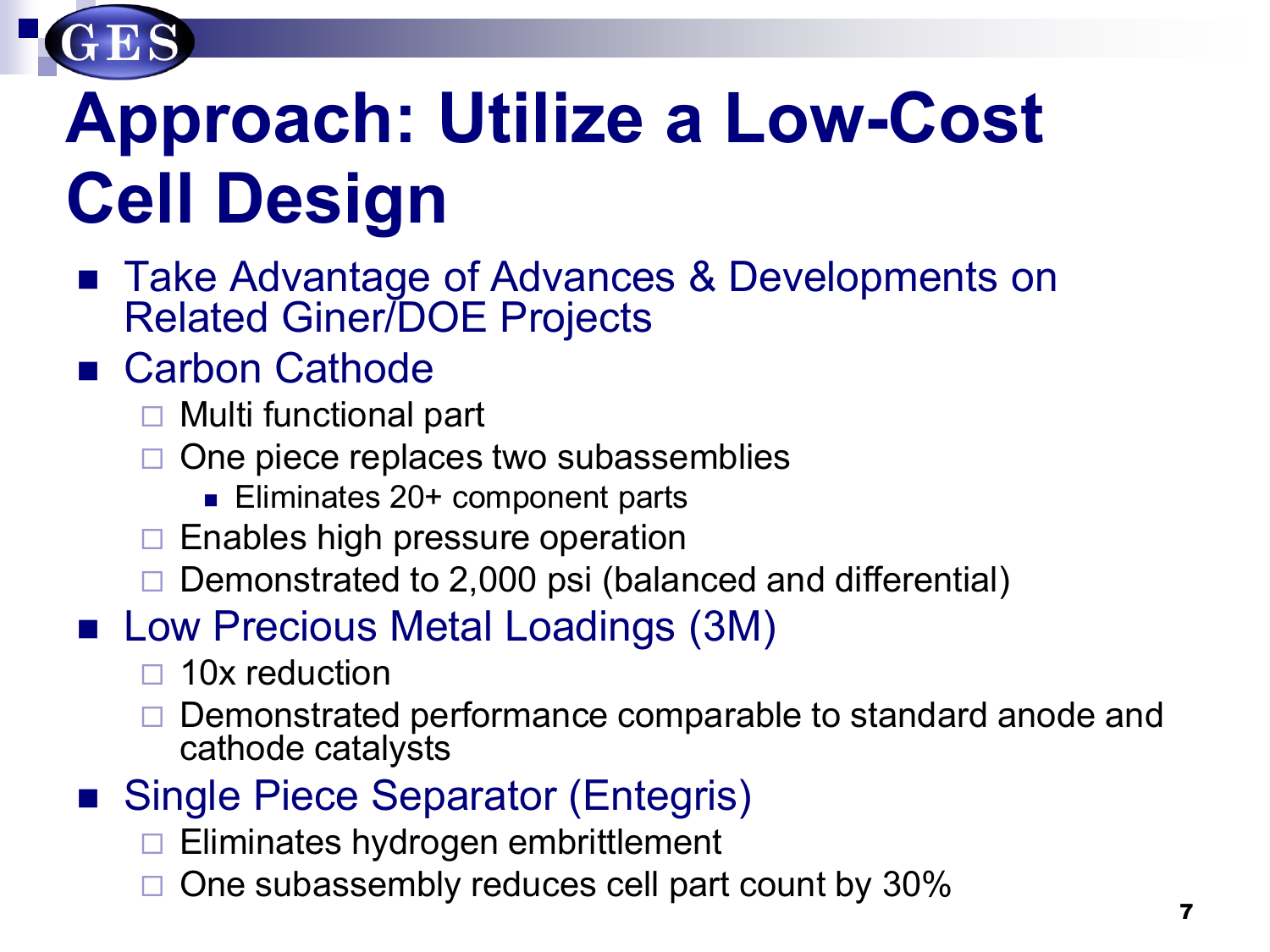

## **Approach: High Pressure Electrolyzer Membrane**

**PEM Electrolyzer Efficiency** 

- Increase Ionomer's Conductivity (Low EW )
- Thin MEA reduces membrane resistance
- Operate at High Temperature reduces MEA resistance
- Reduce Ionomer's Permeability
- Enabling Technology: DSMTM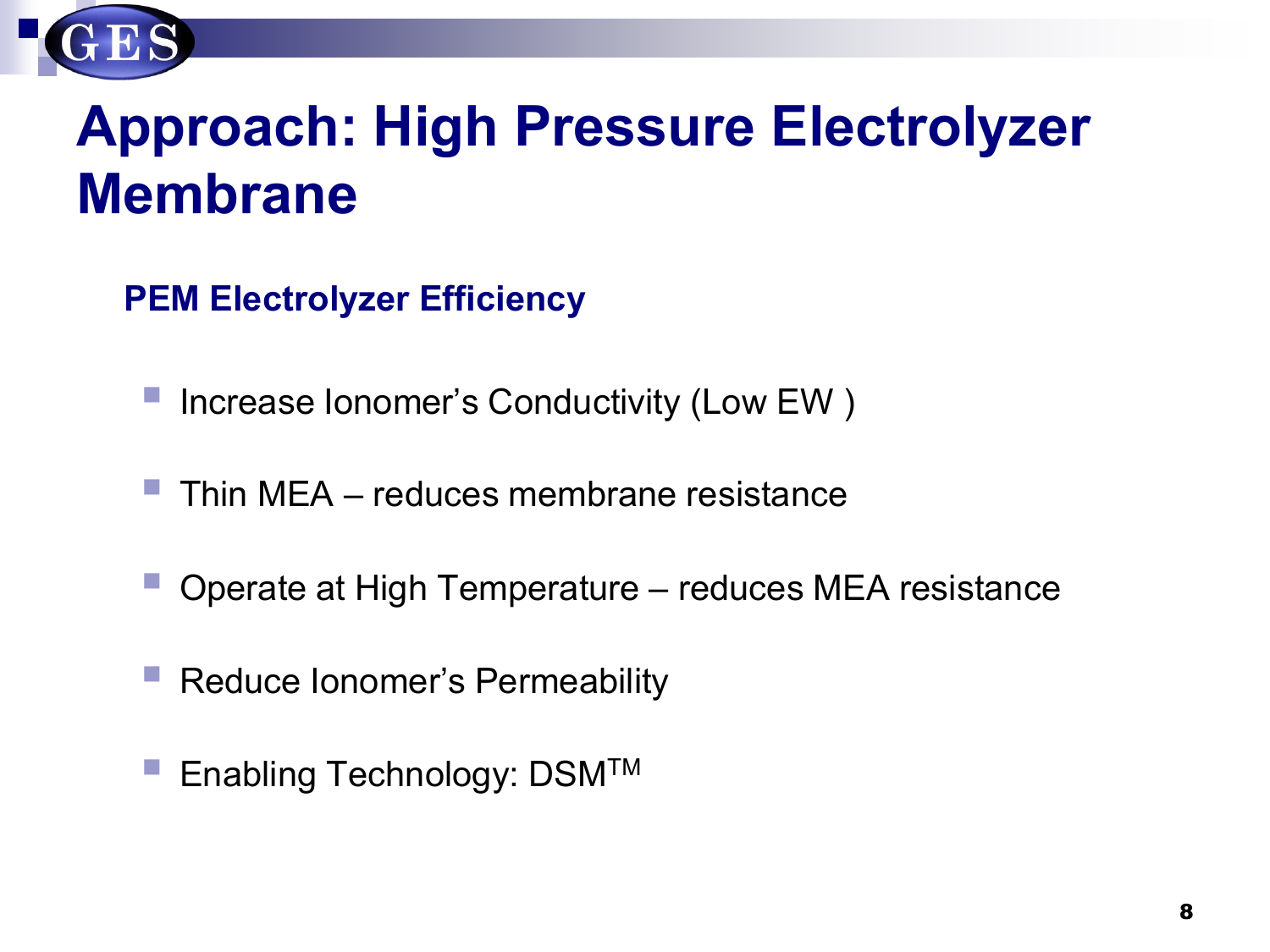

# **Approach/Milestones**

| Task                                                                                                                  | <b>Progress Notes</b>                                                                                                                                                                                                                                                       | $\frac{0}{0}$<br><b>Complete</b> |
|-----------------------------------------------------------------------------------------------------------------------|-----------------------------------------------------------------------------------------------------------------------------------------------------------------------------------------------------------------------------------------------------------------------------|----------------------------------|
| <b>Task 1: Preliminary</b><br><b>Performance of</b><br><b>Thermosiphon-Based</b><br><b>Electrolyzer Stack</b>         | <b>Completed:</b><br><b>Test Stand modifications complete</b><br>Initial tests showed importance of cathode<br>compartment height<br>Special components designed, fabricated and ready<br>Testing underway on first cathode height                                          | 60%                              |
| <b>Task 2: Detailed Analysis of</b><br><b>Hydrogen Safety Codes and</b><br><b>Standards</b>                           | <b>Completed:</b><br>Phase I codes and standards work updated<br>п<br>Preparing to conduct HAZOP/FMEA after P&ID is<br>ш<br>finalized                                                                                                                                       | 10%                              |
| Task 3: Design/Build/Test Full-<br><b>Scale Home Refueling</b><br><b>Appliance (HRA) Electrolyzer</b><br><b>Stack</b> | <b>Completed:</b><br>Performed 50 cm <sup>2</sup> 2000 psig (pumped cathode<br>feed) electrolysis tests in a pressure dome<br>Task 3 will use full-scale 160 cm <sup>2</sup> hardware tested in<br>Task 1<br>Preparing to down-select optimum cathode<br>compartment height | 20%                              |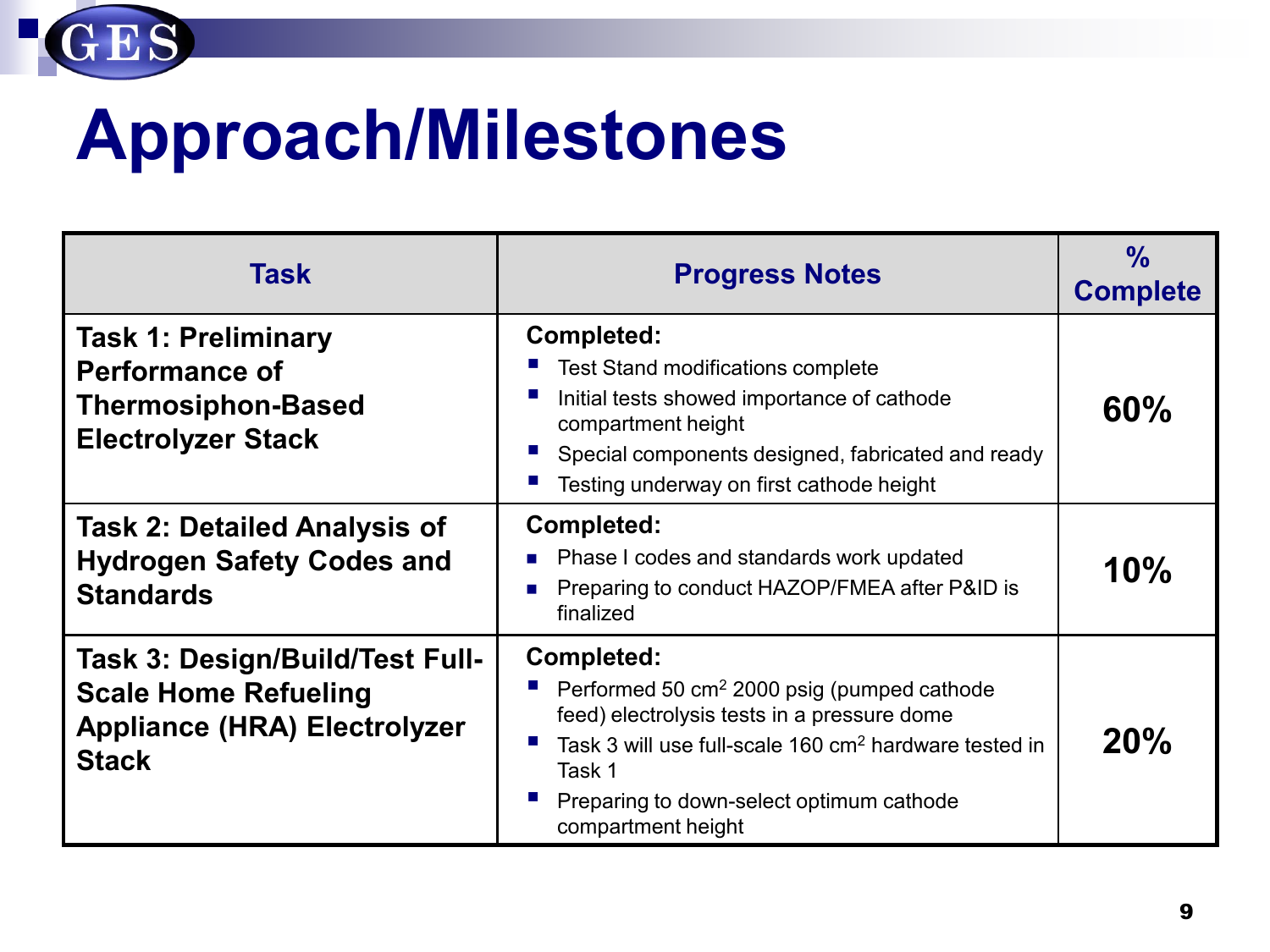

# **Approach/Milestones (Cont.)**

| Task                                                                                                                          | <b>Progress Notes</b>                                                                                                                                | $\frac{0}{0}$<br><b>Complete</b> |
|-------------------------------------------------------------------------------------------------------------------------------|------------------------------------------------------------------------------------------------------------------------------------------------------|----------------------------------|
| <b>Task 4: Optimize Selection of</b><br><b>Protective Coating for</b><br><b>Pressure Containment Dome</b><br><b>Internals</b> | <b>Completed:</b><br>Corrosion testing of Parylene completed<br>Awaiting coated coupon samples from other<br>vendors                                 | 20%                              |
| <b>Task 5: Design/Build/Test</b><br>5,000 psig Pressure Swing<br><b>Absorber Dryer</b>                                        | <b>Completed:</b><br>Earlier thermal swing dryer results reviewed<br>Selected pressure swing sorbent materials<br>Awaiting delivery of sorbents<br>× | 10%                              |
| Task 6: Design PEM<br><b>Electrolyzer HRA Breadboard</b><br><b>System</b>                                                     | <b>Completed:</b><br>Began preliminary system layouts                                                                                                | 10%                              |
| <b>Tasks 7 - 9</b>                                                                                                            | <b>Completed:</b><br>Not scheduled to start yet                                                                                                      | $0\%$                            |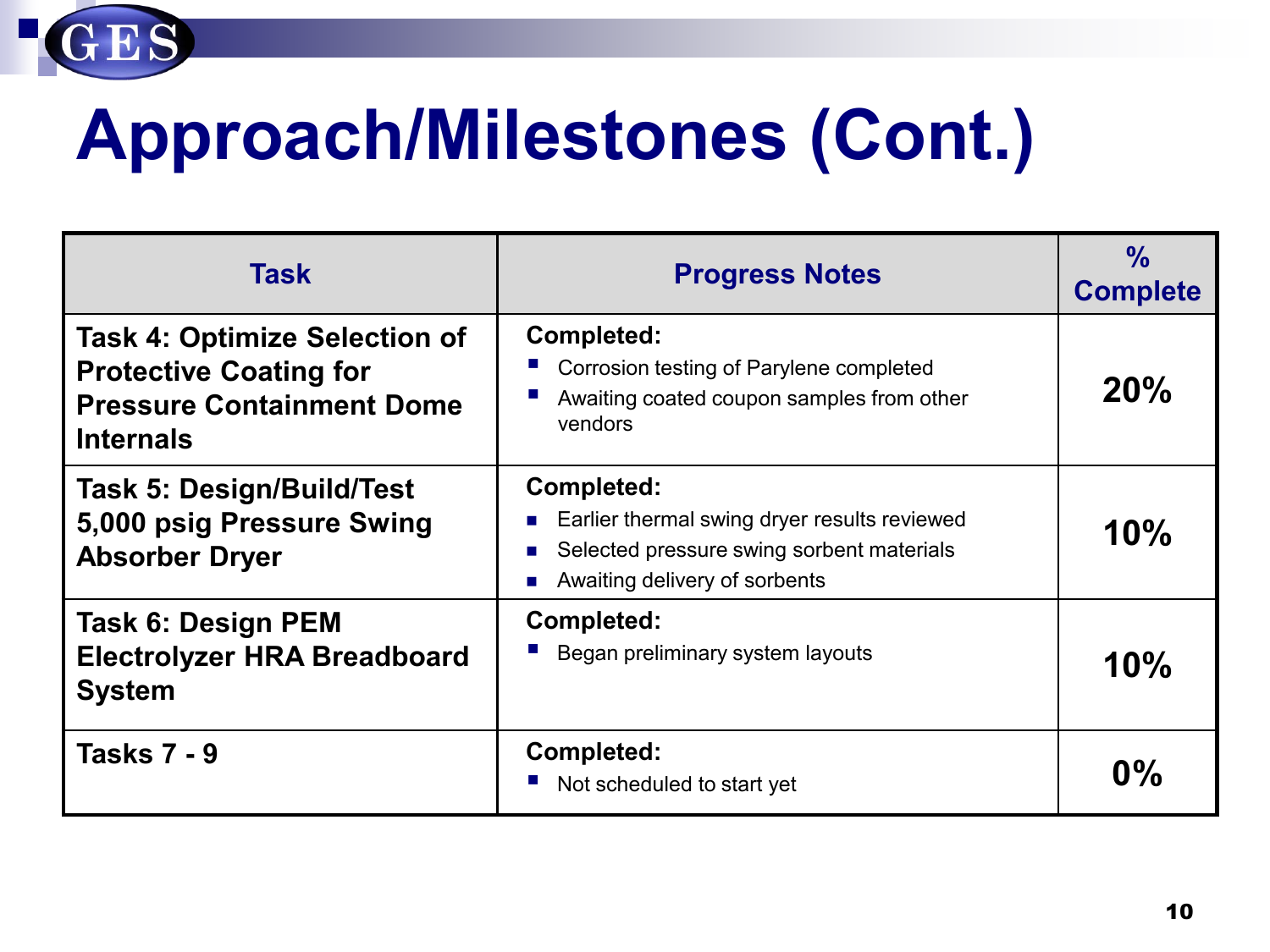

## **Technical Accomplishments and Progress: Membrane**

#### **System requires a high-efficiency membrane - DSMTM**

### **Superior Mechanical Properties**

- No x-y dimensional changes upon wet/dry or freeze-thaw cycling
- Much Stronger Resistance to tear propagation
	- $\Box$  Superior to PTFE-based supports 10x stronger base properties

### **Improve MEA Mfg**

- $\Box$  Ease of handling
- $\Box$  Direct catalyst inking onto membranes
- Low-cost, chemically-etched support

### **Improve Stack Seals**

 Potential to bond support structures into bipolar frame to eliminate sealing issues

### **Customized MEAs**

- Vary ionomer and thickness
- $\Box$  Provide more support at edge regions and/or at ports

### **Related GES Project**

DE-FC36-08GO18065



**Figure 1. Scanning Electron Microscope** (SEM) micrograph of the polymer membrane support structure with definable straight hole pattern

#### **Figure 2. Dynamic Mechanical Analysis**

(DMA) shows the increased tensile strength of the DSM<sup>™</sup> versus its components (wet at 80oC)

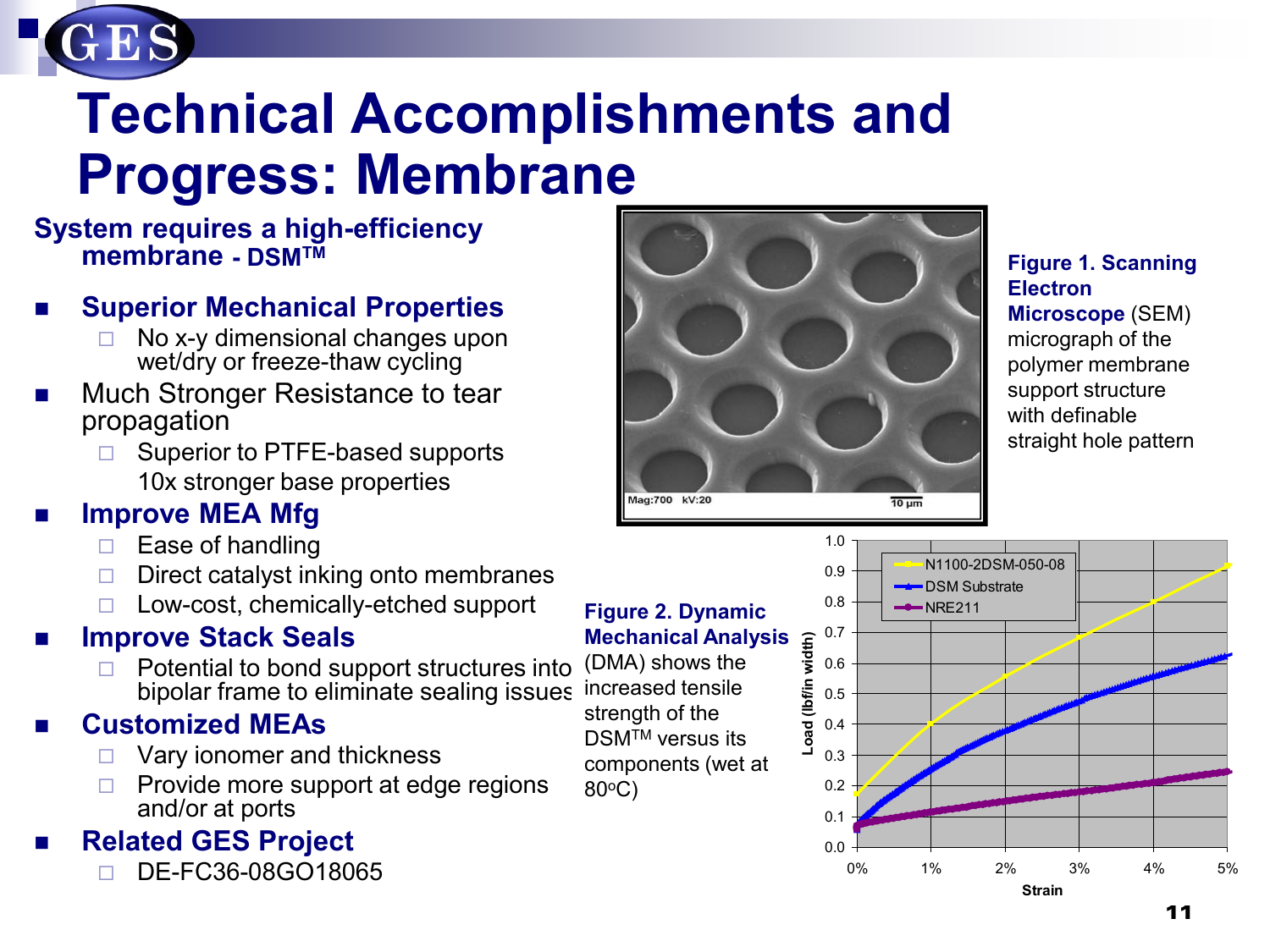## **Demonstration of DSMTM in Cathode Feed**

- **Cathode Feed** 
	- **System configuration advantages**
	- **Limits Max. current density**
- **Performance of the Advanced DSMTM is superior to that of Nafion® 117 and 115**
- **Current Density Limits**
	- **N1110 = 600 mA/cm2**
	- $\Box$  N117 = 900 mA/cm<sup>2</sup>
	- $\Box$  N115 = 1200 mA/cm<sup>2</sup>
	- **DSM = 2000 mA/cm<sup>2</sup>**
- **High Pressure Operation** 
	- **Similar performance benefits measured at balanced pressure**
	- **Anticipate higher Max. current with differential pressure operation**

**Membrane Comparison In Cathode Feed, 80oC, Low Pressure Operation**

 $\rightarrow$ N1110  $\rightarrow$ N117  $\rightarrow$ N115  $\rightarrow$ NDSM

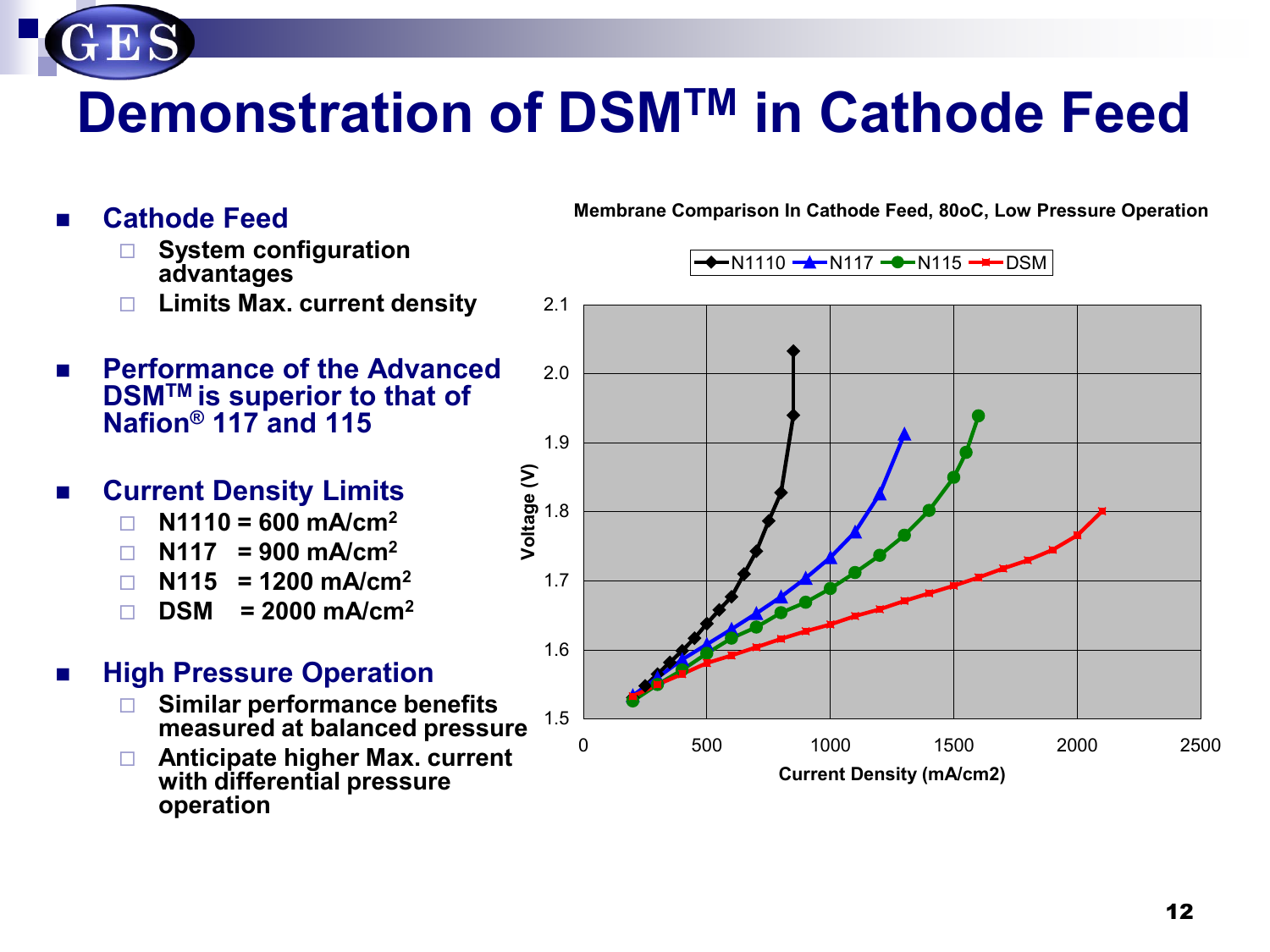

## **Demonstration of DSMTM in Pressure Dome**

- **Successful Pumped Cathode Feed Operation of 50 cm2 17- Cell Stack in 2000 psig Pressure Dome**
- 2 DSM<sup>TM</sup> Structures Shown
	- **1 is "Standard" 1100 Equivalent Weight (E.W.) ionomer (for differential pressure operation)**
	- **1 is low-resistance 790 E.W. ionomer (for better electrical efficiency with no differential pressure operation)**
- **Results in Graph Show Lower Voltage At 1,000 mA/cm2 With Low E.W. Ionomer at 1,000 psi Operation Than At Ambient Pressure**
	- **Equal performance at 1,000 mA/cm2 and 2,000 psig operation**
	- **Over 500 mV better performance at 1,000 mA/cm2 and 0 psig operation**



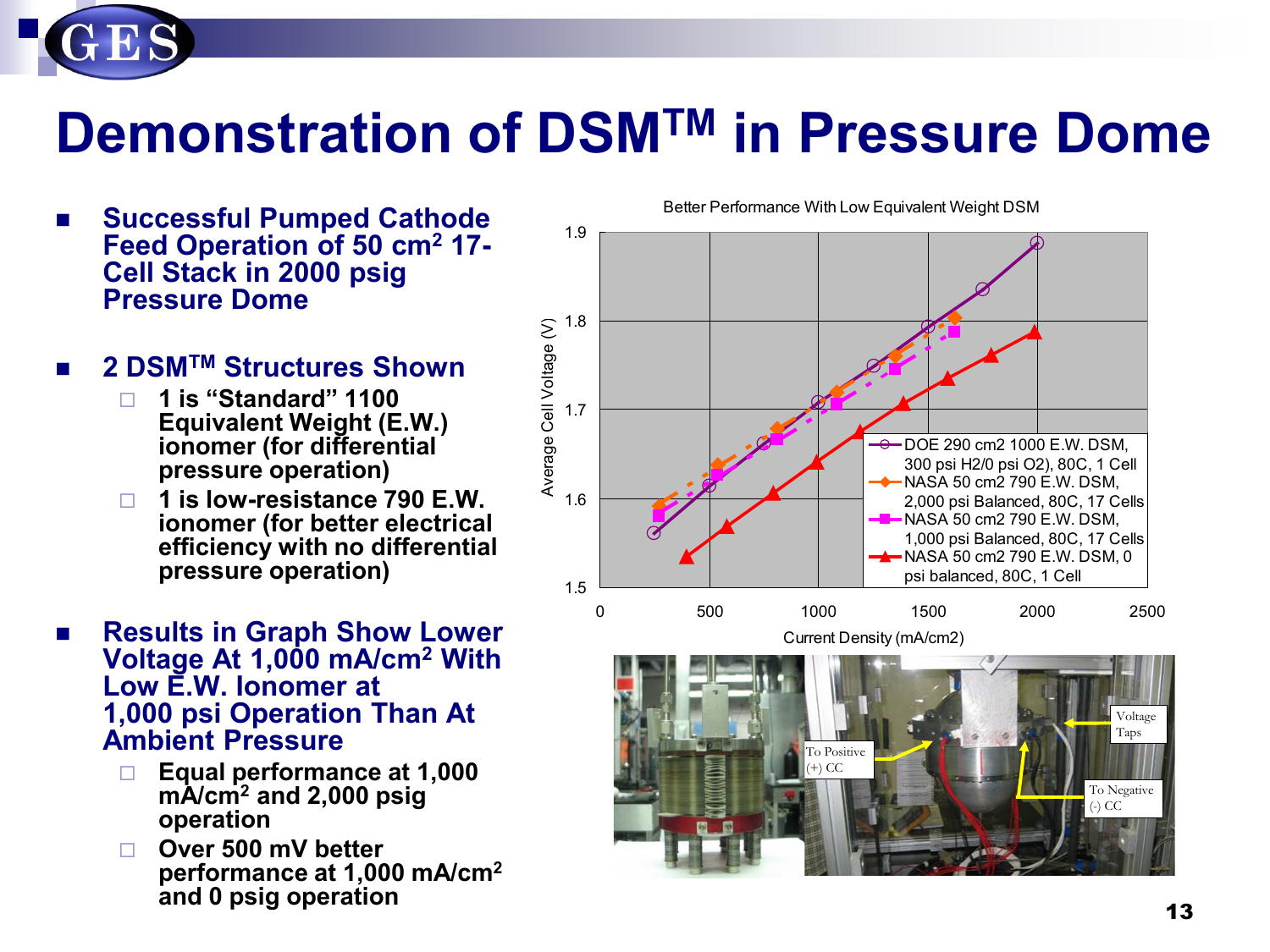

# **Preliminary Performance:**

### **System Pressure Drop**

- **Top Figure Illustrates High Pressure Drop in Cathode of Conventional Electrolyzer**
- **3 Features of HRA Low- Pressure Drop Operation**
	- **Efficient electrolyzer operation, to minimize heat generation**
	- **External cooling of stack, to minimize catholyte heating**
	- **Larger, low pressure-drop cathode compartment design, compared to anode compartment**

**Figure 1. Pressure Drop In Conventional (Pumped) Cathode-Fed** 

**Electrolyzer**



#### **Figure 2. Predicted Pressure Drop In Natural Convection Cathode-Fed Electrolyzer**



#### ■ Results in Lower Figure **Show Predicted Lower Pressure Drop**

- **Natural convection supplies circulating water**
- **Low resultant pressure drop**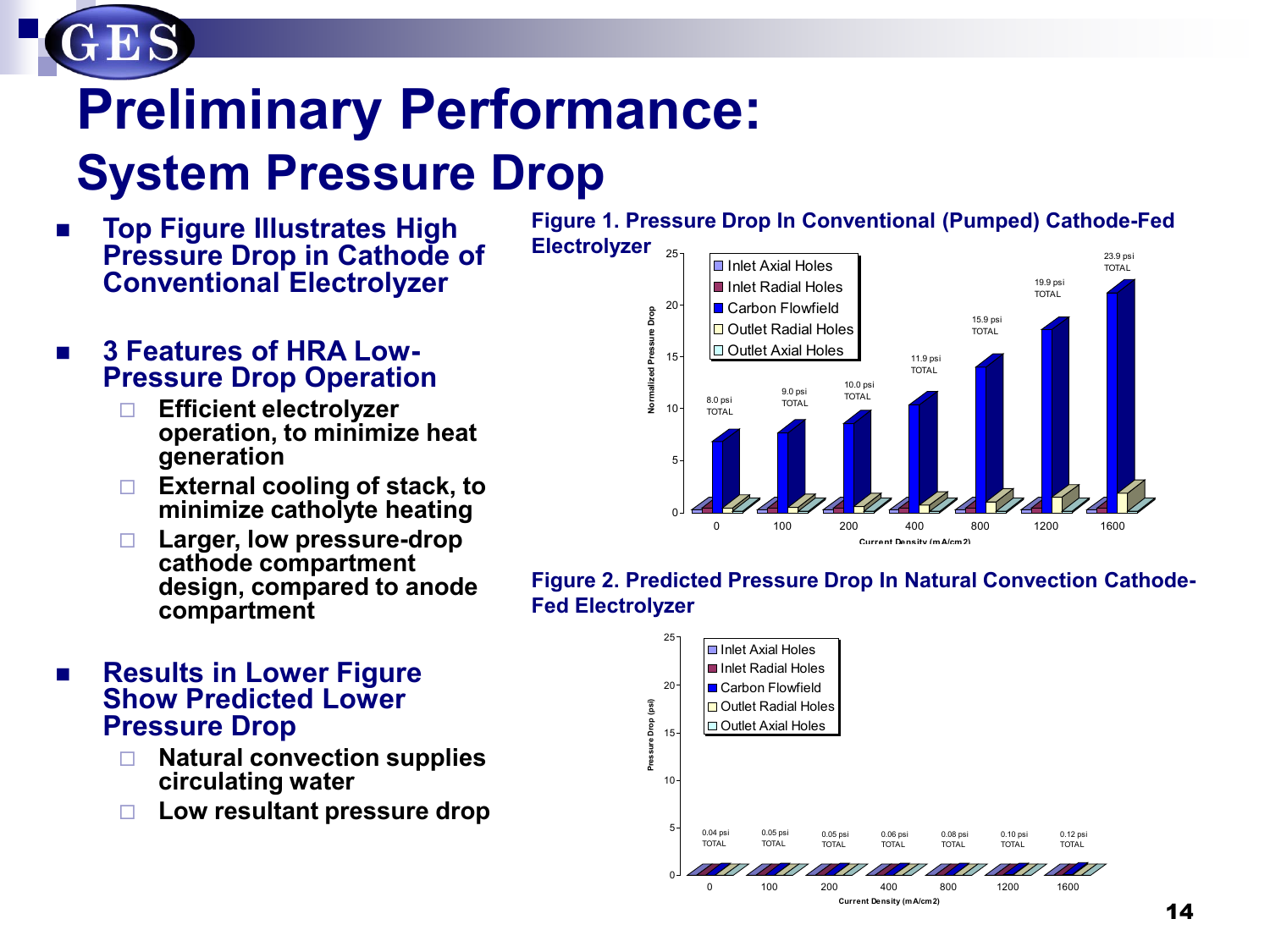

# **Thermosiphon HRA Single-Cell Tests**

- Single-Cell Testing at 160 cm<sup>2</sup> **Underway** 
	- □ GES-Treated Nafion<sup>®</sup> 115 Membrane, Standard Catalyst, Room Temperature Operation
- Maximum Current Density  $\approx$ 300 mA/cm2
	- $\Box$  Investigating Low Maximum Current Density
- Cathode Compartment Height Being Varied
	- $\Box$  90 mil thick
	- 120 mil thick
- **Increased Height Will** 
	- Decrease Pressure Drop
	- □ Permit Operation at Higher Current Densities

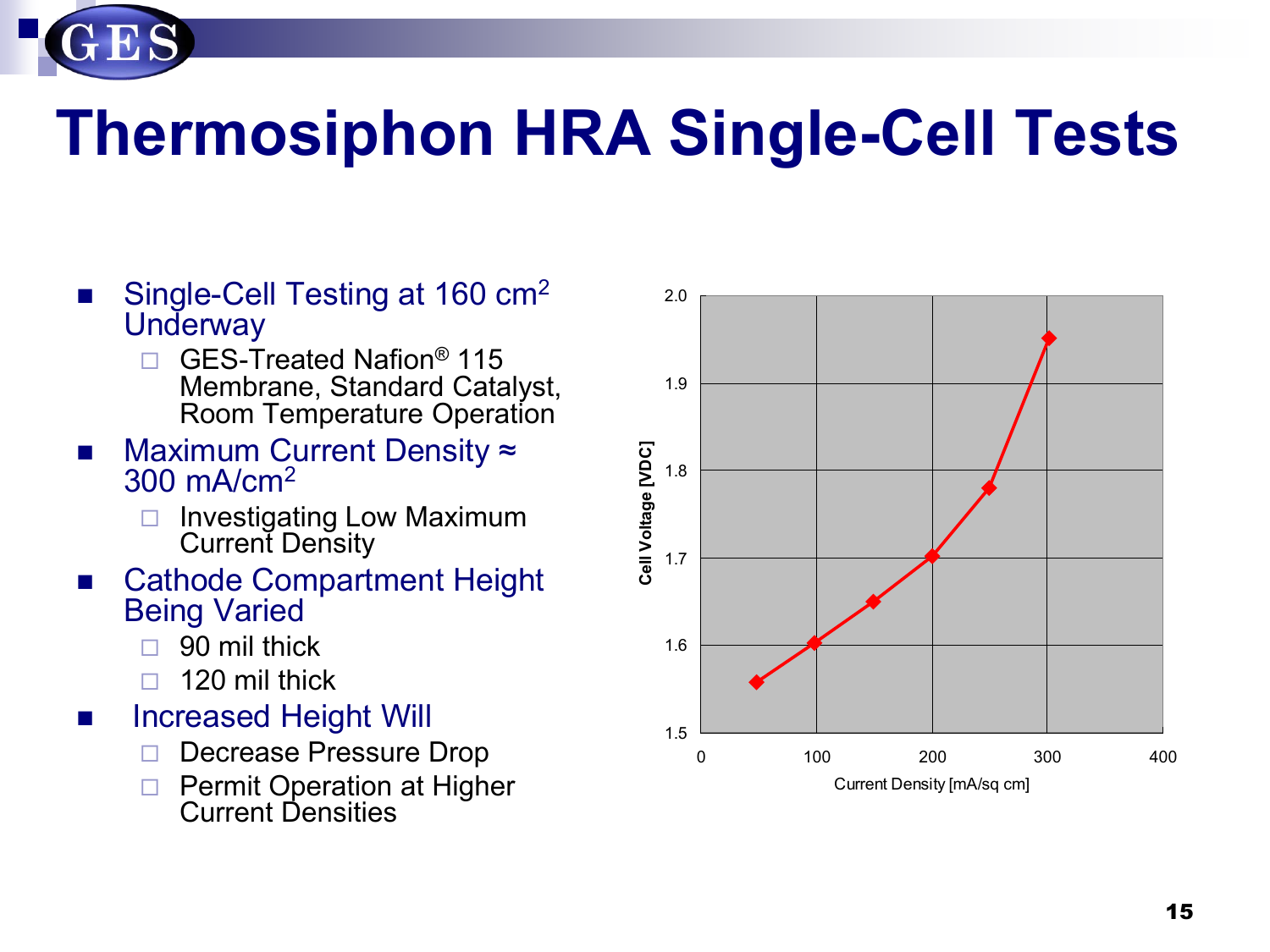

- Single-Cell Testing at 160 cm<sup>2</sup> **Underway** 
	- No Circulation Pump Thermosiphon Only
	- 90 mil Cathode Height
- Water Circulation Measured by Capturing Cathode Effluent Water ("Bucket Test")
- **Relative Water Circulation Rate** Decreases above 150 mA/cm<sup>2</sup>
- **Could Explain Low Limit to** Current Density
- **Increased Height Will** 
	- Decrease Pressure Drop
	- Permit Operation at Higher Current Densities

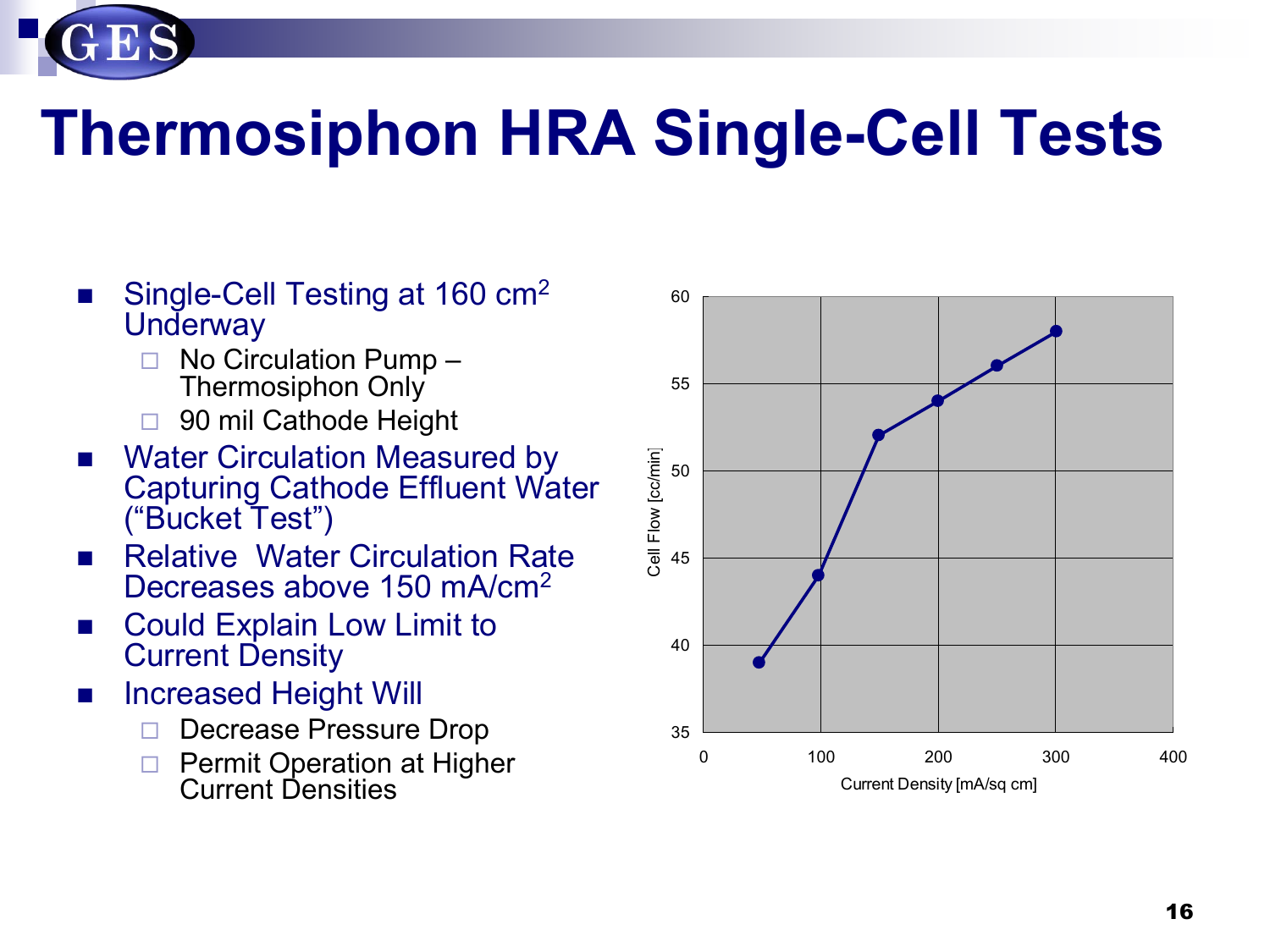# **Static-Feed WaMM Membrane Development for HRA**

- NASA is Funding GES to Develop a Water Management Membrane (WaMM) Technology
	- WaMM originally for unitized regenerative fuel cell
- Advantages
	- $\Box$  No electrolyzer circulation pump static water feed
	- $\Box$  Dry H<sub>2</sub> outlet no separator required
	- $\Box$  Can use lower-quality water
- This Program Will Further Its Development As Risk Mitigation for Thermosiphon-Fed **Electrolyzer**
- Currently Fabricating 50 cm2 Hardware to Test at 2,000 psig in Pressure Dome
- Testing Later in 2011



**Static Water Feed Electrolyzer**

5,000 psig  $H<sub>2</sub>$  Outlet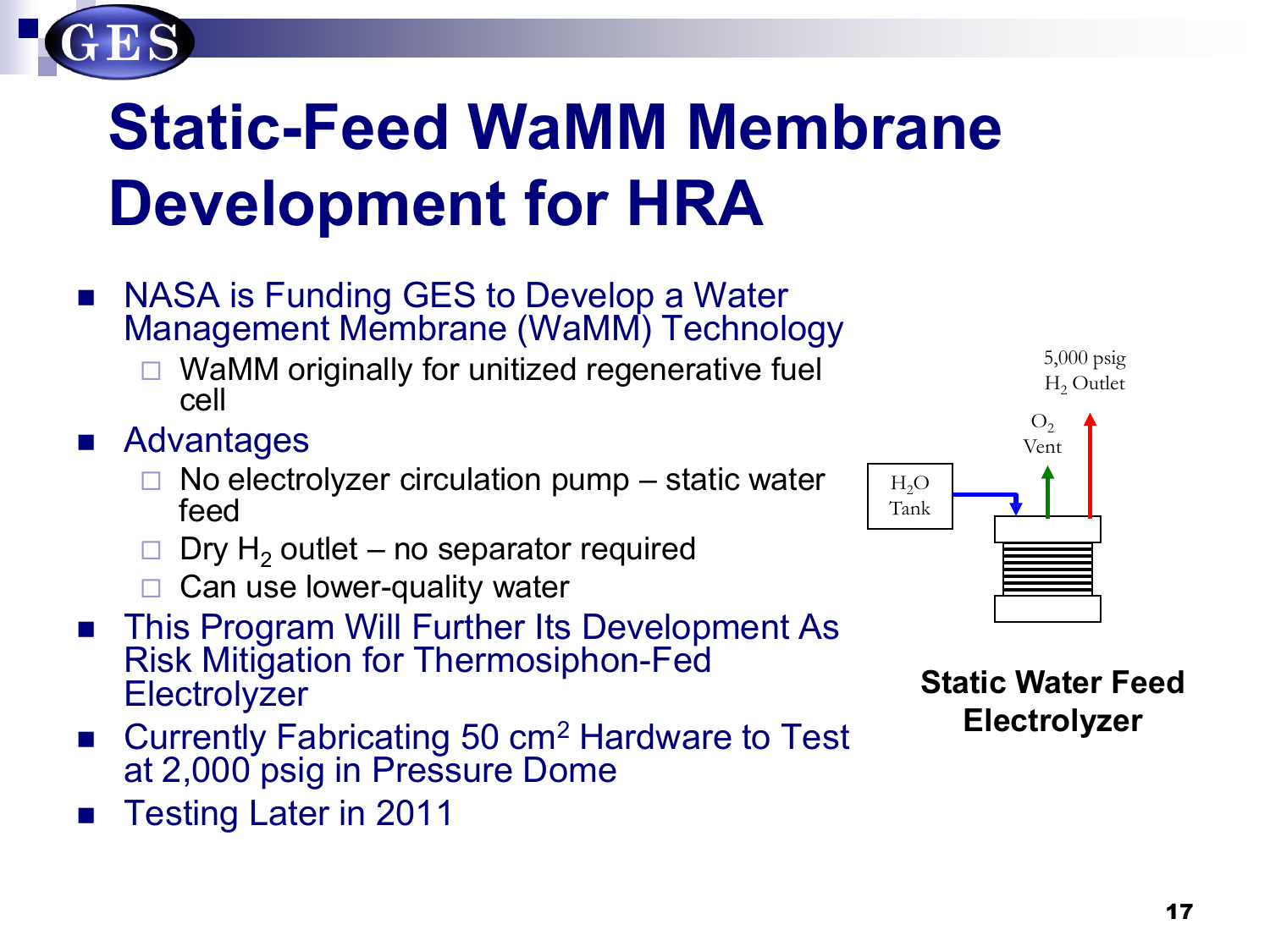

# **Progress: Preliminary System Design**

#### 1<sup>st</sup> H<sub>2</sub> Separator / Water Tank / H<sub>2</sub>O **Treatment**  $2^{nd}$  H<sub>2</sub> **Separator** H2 Dryer Water Feed Electrical Feed 5,000 psig H<sub>2</sub> Outlet O2 Vent **Electrolyzer Stack** Unitized Construction Thermosiphon Loop / Cathode In Pressure Dome DI Water **Treatment** Cooling Coil on Wall of Pressure Dome **Water Gravity** Return Warm **Water**  $/H<sub>2</sub>$ Return Cold Cathode **Water** Feed **Outside** Pressure Dome **Preliminary P&ID, PFD Completed** ■ Equipment and Flow Paths **Determined Instrumentation Selected**  Flow Rates and Conditions **Calculated System Layout Started Component Studies Planned Electrolyzer Stack Passive Stack Cooling Prelim. Pressure Containment** Dome Passive Hydrogen Cooling Regenerative Dryer ■ Cathode Circulation Thermosiphon (Natural Circulation) **Cathode Feed Process Flow Diagram**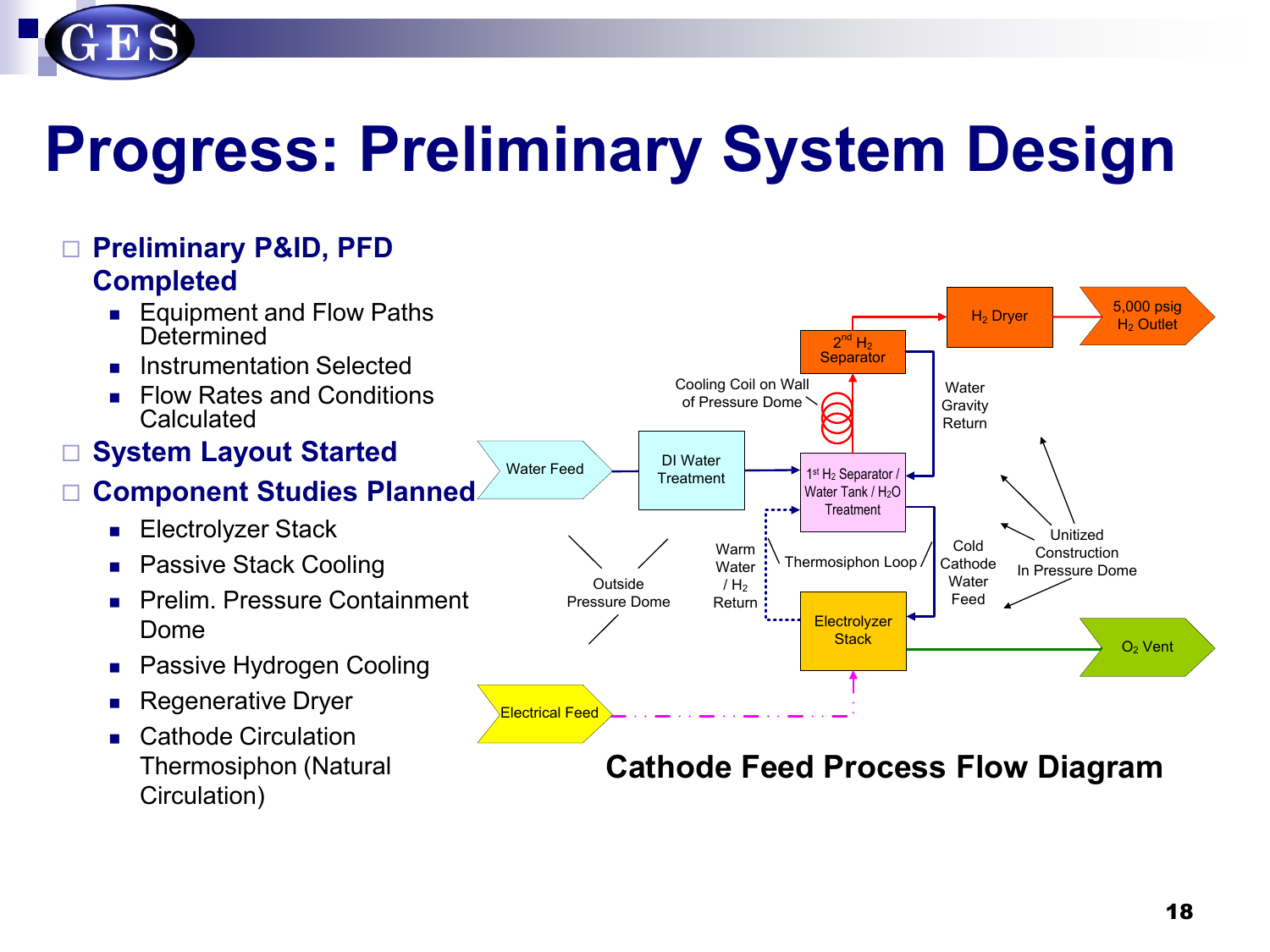

### **Progress: Phase I System Design (Unitized Packaging Layout)**



- **Operates in Thermosiphon** Cathode Feed Mode
- **Low-Pressure Stack Hardware** 
	- $\Box$  Thin end plates
	- $\Box$  Machine bolts not specialty metal parts
	- Thermoplastic frames
- **Utilize Pressure Inside** Pressure Containment Dome
	- $\Box$  Minimizes stack compression needs
	- Benefits contact resistance
	- Allows use of unreinforced plastic frames
	- $\Box$  Enhances safety
	- □ Use unreinforced, low-cost components and piping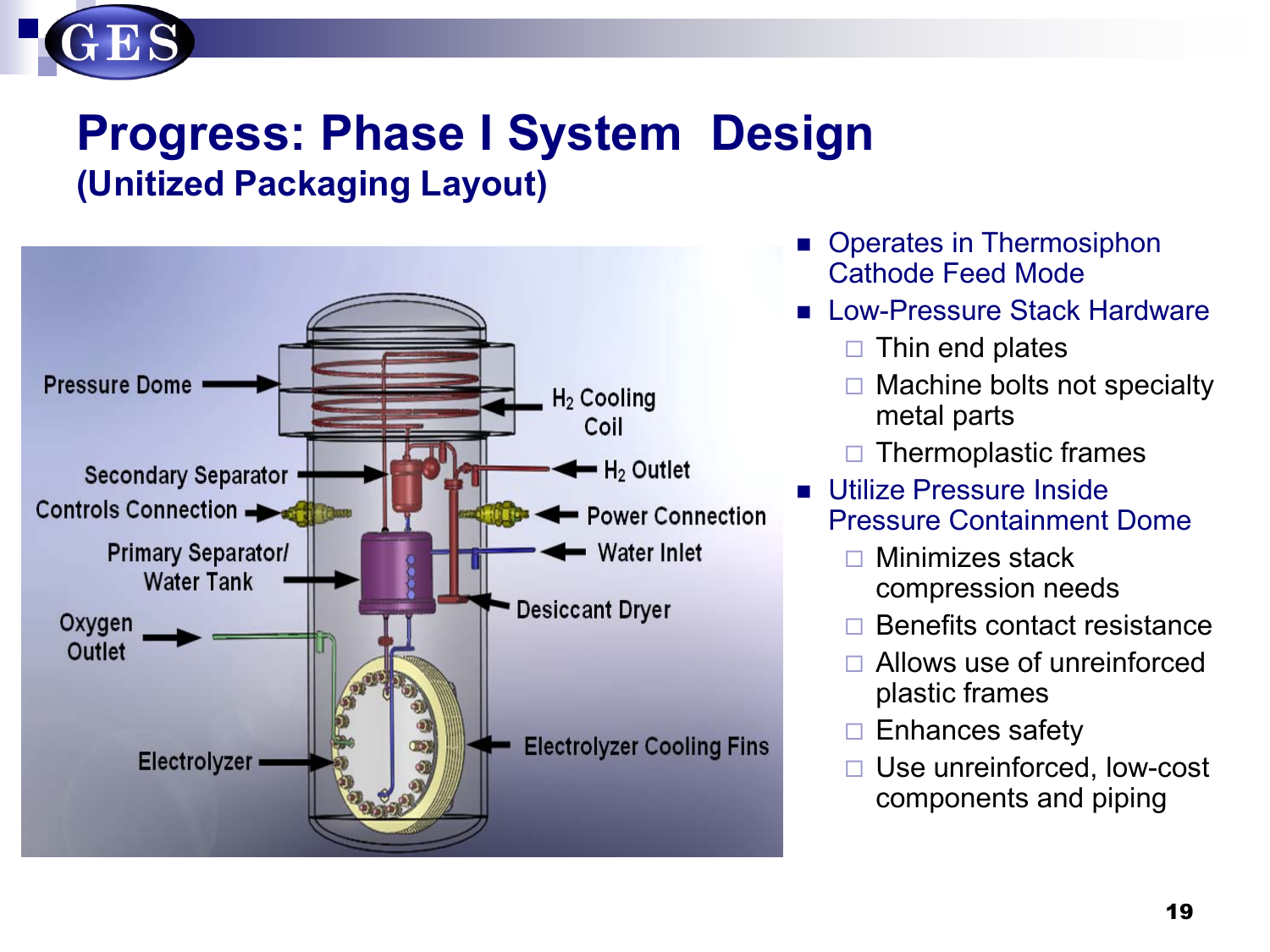

## **Progress: Inert Coating for Pressure Dome Internal Components**

- To Provide Protective Coatings Over Low-Cost HRA Components (i.e. Carbon Steel Pressure Dome)
- Parylene Coated Samples from Speedline
	- $\Box$  Poly-para-Xylylene coating film formed by the chemical vapor deposition (CVD) process
	- Claimed to be pinhole-free

### ■ Corrosion Test

- $\Box$  Place SS coupon with 1 mil thick Parylene coating in 3 N H<sub>2</sub>SO<sub>4</sub> and polarize sample to +1.3 V anodic vs. DHE
- Corrosion Test Results Showed Corrosion and Activity after 380 hours of exposure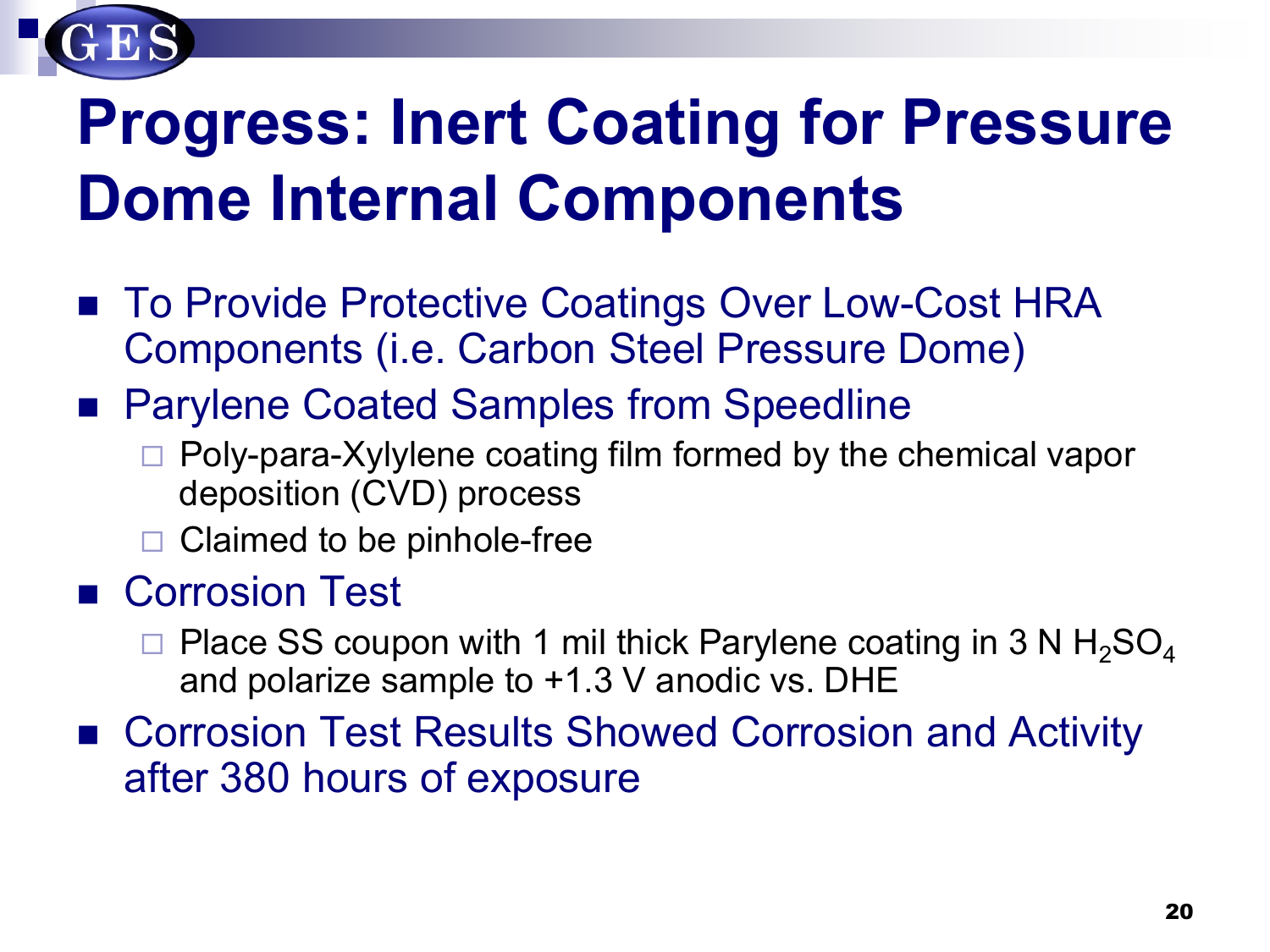

# **Additional Inert Coating Work**

- Thin Parylene Coating (1 mil) Not Adequate
- Thicker (25 40 mil) Coatings Used for Ultra-Pure Chemical Industry (i.e. Semiconductor)
	- □ PFA and E-CTFE offer low permeabilities
	- □ Flame spraying PEEK does not require an oven to cure coatings
- Thicker Coatings being Procured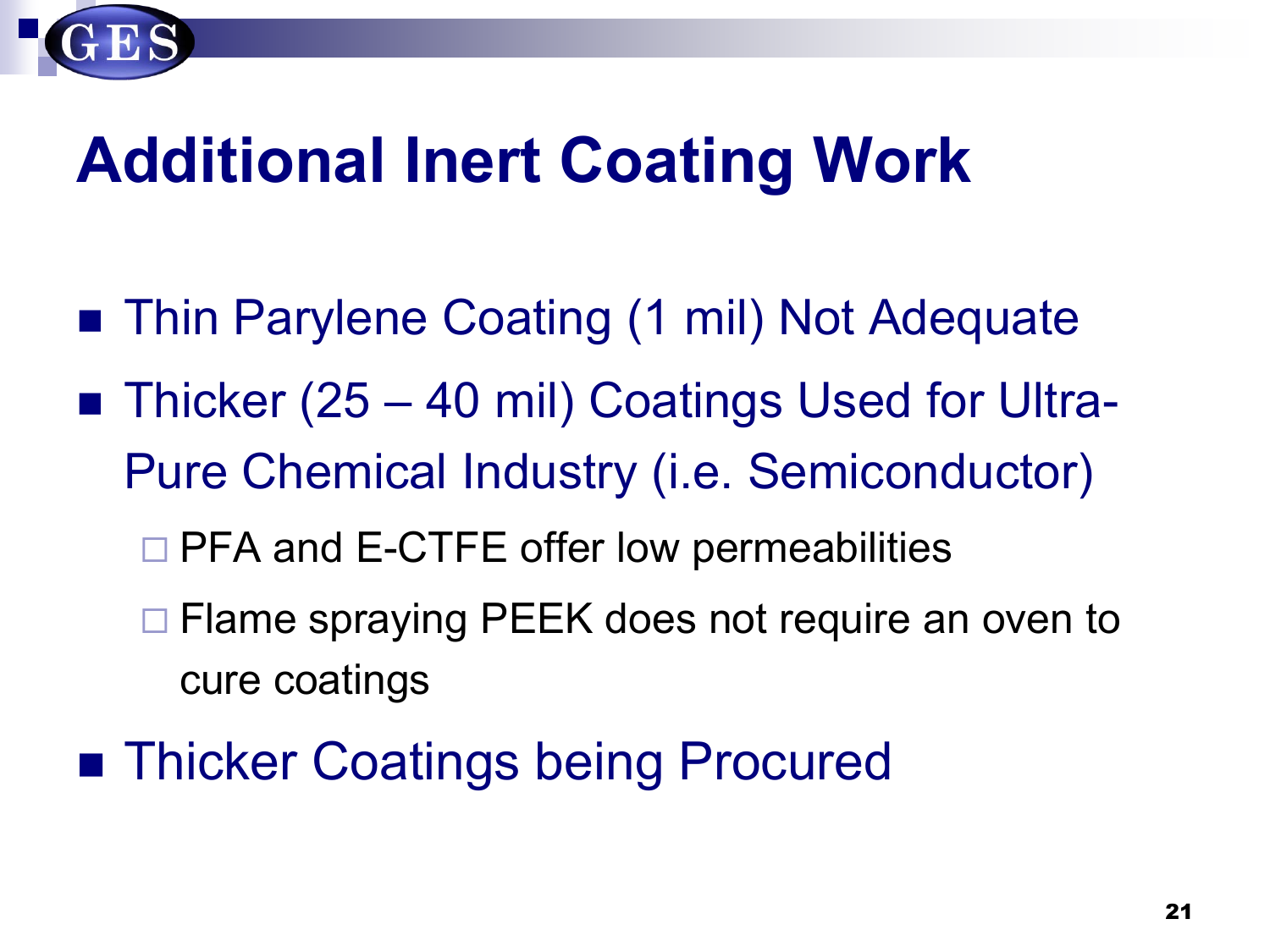## **Progress: Hydrogen Dryer**

■ Earlier Giner Dryers Used Type 4A Molecular Sieves as Sorbent

- Require excessive (>400°F) regeneration temperatures
- Results in long cycle times and excessive hydrogen purge loss during regeneration

### ■ Alternate Sorbents Being Down-Selected

- $\Box$  Lower regeneration temperatures/shorter cycle times
- □ Type 3A Molecular Sieves, aluminosilicates
- Currently Preparing For Pressure-Swing Adsorbtion (PSA) Tests
	- $\Box$  Heat-free regeneration
	- Aluminosilicates are primary candidate sorbents (on order)
	- Hardware being procured/assembled
- Lab Tests Will Use Helium as a Surrogate Gas
	- Testing will cover 290 5000 psig gas pressure (full range of allowed vehicle tank pressure)
	- Brassboard prototype will dry product hydrogen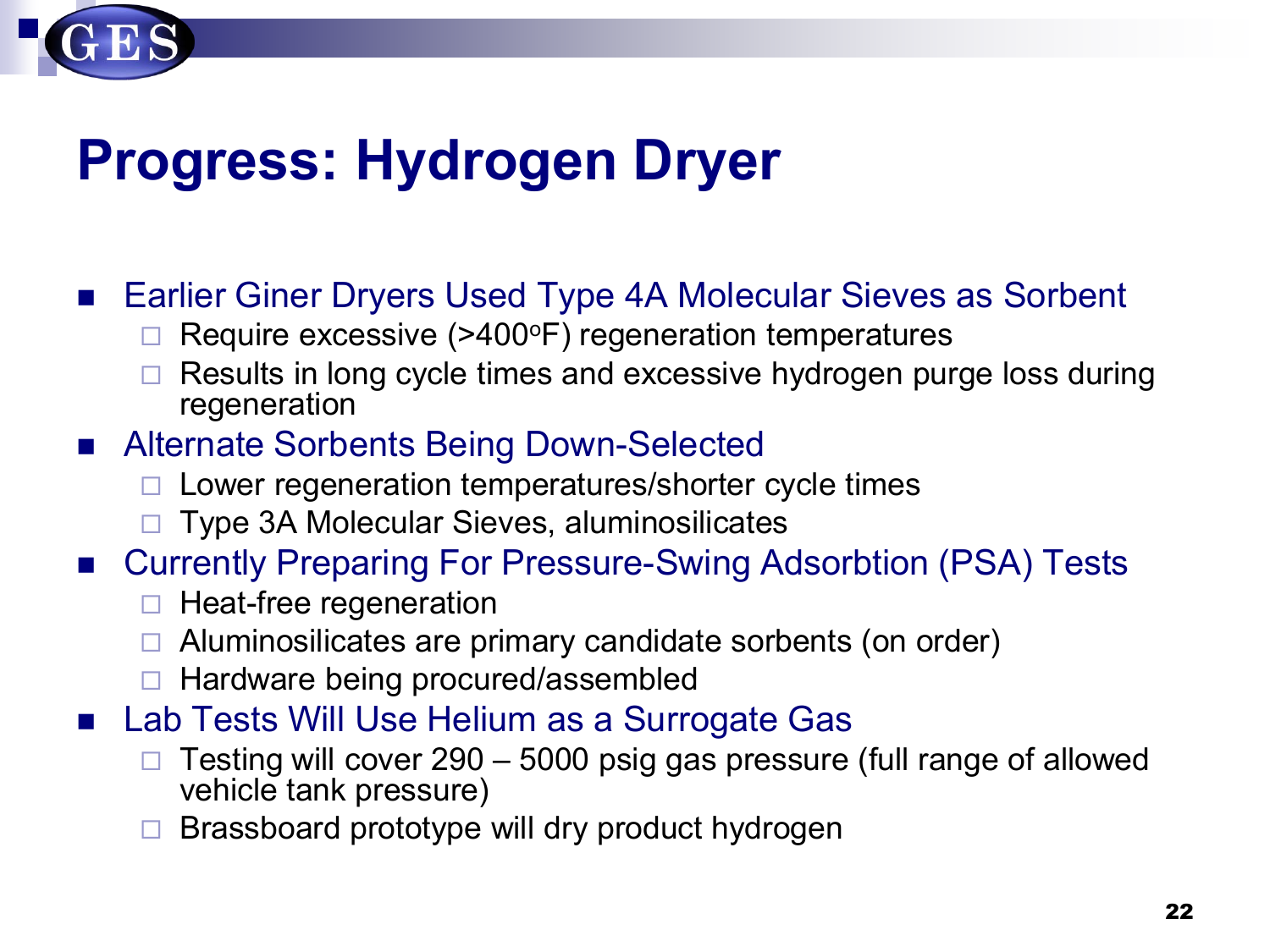

## **Progress: Residential H<sub>2</sub> Refueling Appliance Applicable Codes & Standards**

- **Prof.** Zalosh H<sub>2</sub> safety expert
- Reviewed National & International Codes & **Standards**
- Giner Invited to Contribute Comments to ISO/DIS 22734-2 Draft
- One Significant Concern
	- □ NFPA 52-2100, Chapter 9 (no indoor refueling)
	- $\Box$  International fire code no impediment to indoor refueling
	- $\Box$  NFPA will be approached to resolve discrepancy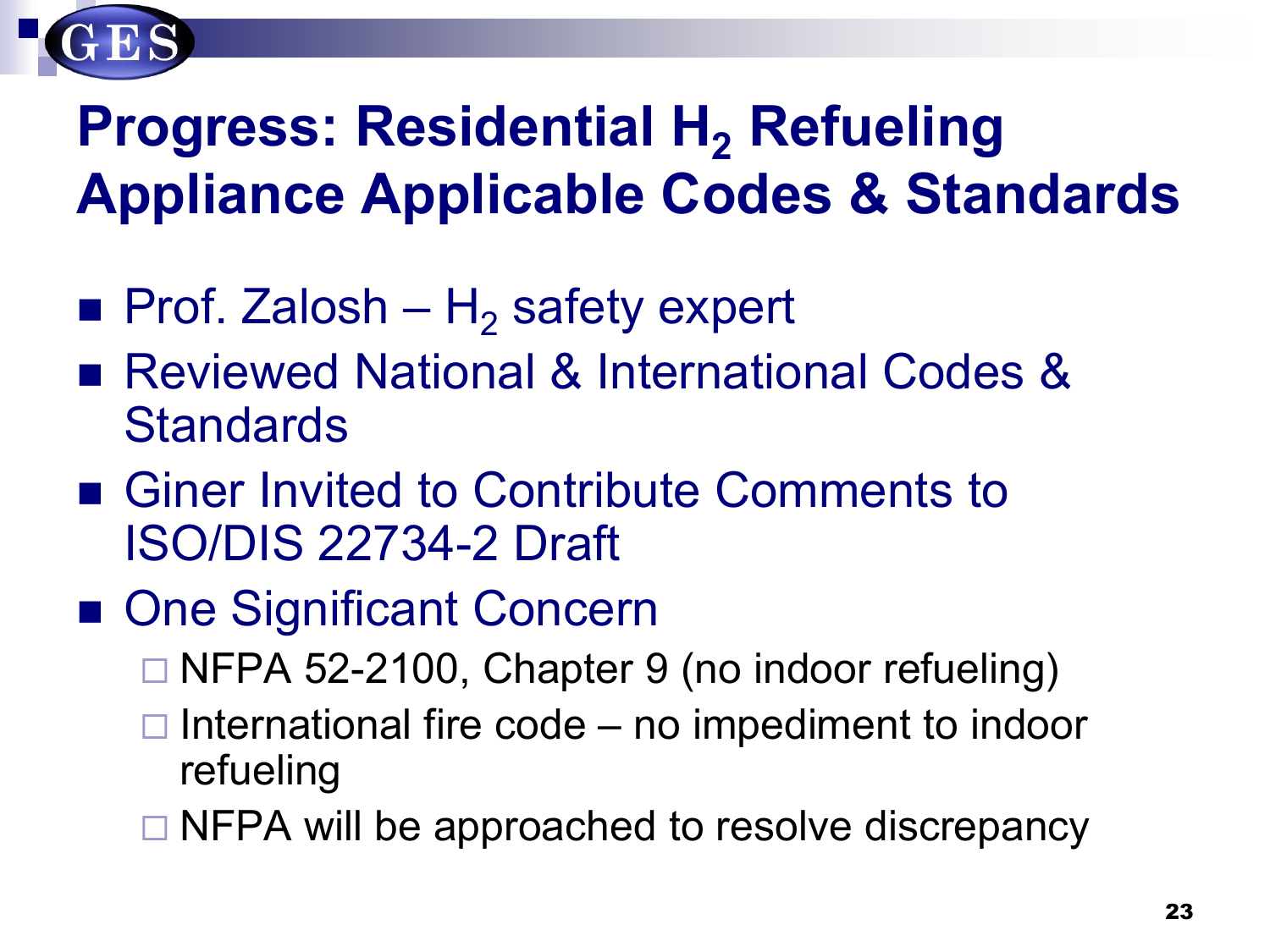

### **Design Progress: Codes Pertinent to Residential Hydrogen Refueling Systems**



**SAE J2600:** Compressed Hydrogen Fueling Receptacles

**SAE TIR J2601** Compressed Hydrogen Fueling Protocol

24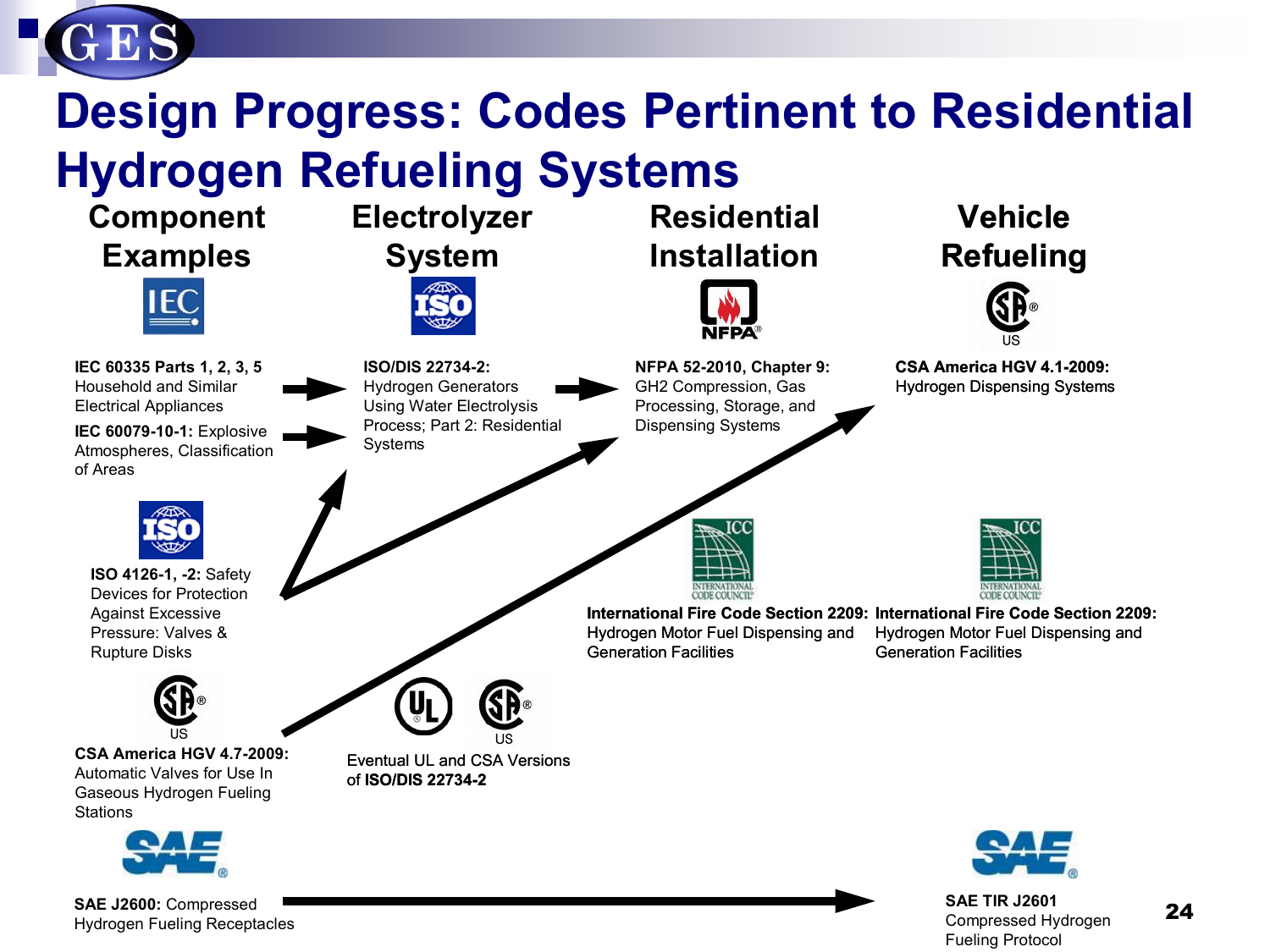

## **Additional Codes/Standards**

### ■ Residential Installation and Vehicle Refueling

- NFPA 55, Standard for Storage, Use and Handling of Compressed Gases and Cryogenic Fluids in Portable and Stationary Containers, Cylinders and Tanks
- $\Box$  International Fire Code Section 3005, Use and Handling of Compressed Gases
- □ International Fire Code Section 3503, General Requirements, Flammable Gases
- □ CGA G-5.4, Standard for Hydrogen Piping Systems at Consumer Locations (Compressed Gas Association)
- □ CGA G-5.5, Hydrogen Vent Systems (Compressed Gas Association)
- □ SAE J2600, Compressed Hydrogen Surface Vehicle Refueling Connection Devices
- □ ISO 17268:2006, Gaseous Hydrogen Land Vehicle Refueling Connection Devices
- Additional Codes Need Consideration

Proposed ASTM Analysis Methods for Hydrogen Purity, etc.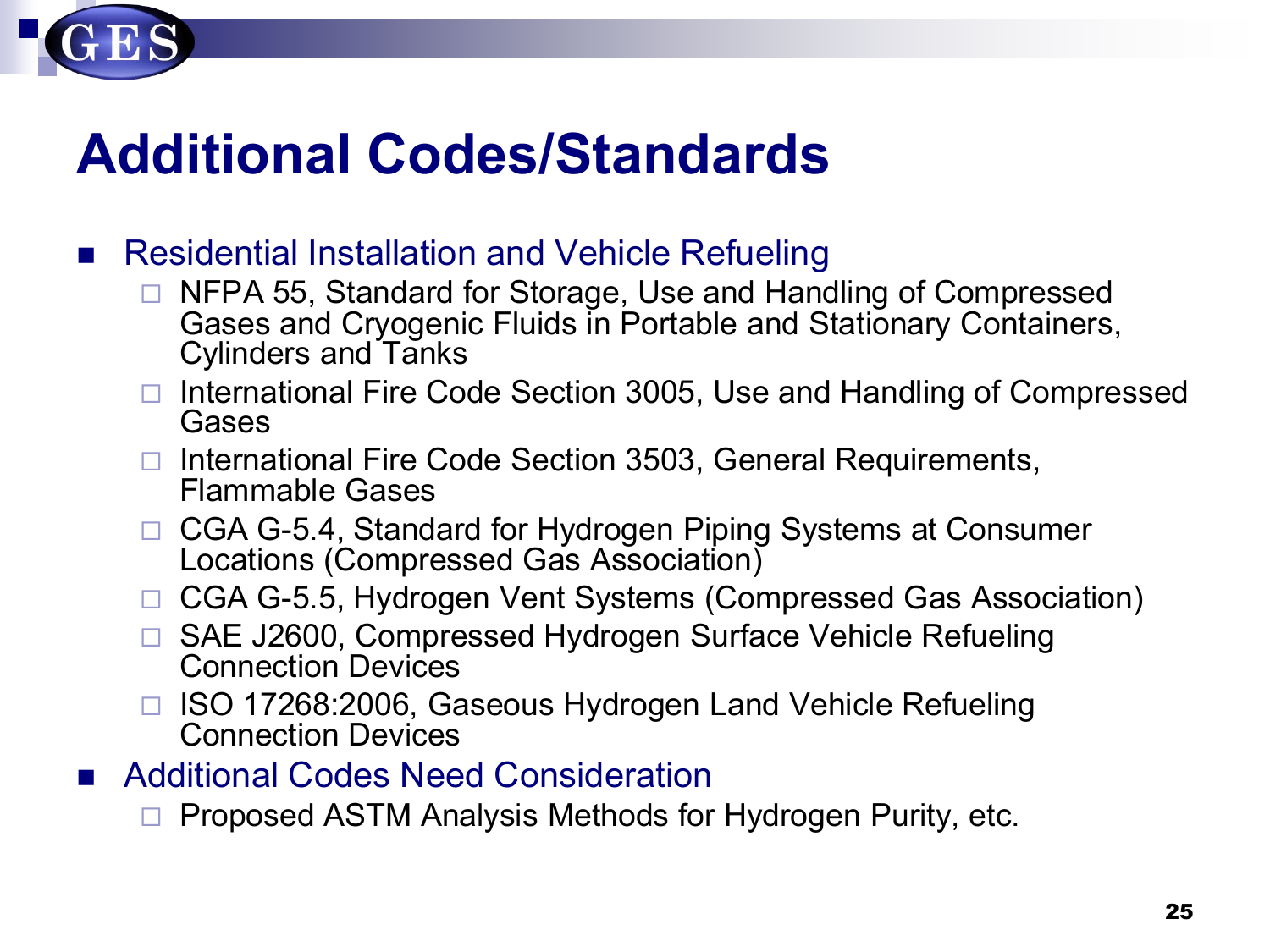

## **Design Progress: Projected H<sub>2</sub> Cost**

### **H2A Model Analysis** (Forecourt Model rev 2.1.1)



- Design capacity: 1 kg  $H<sub>2</sub>/day$
- Operating Capacity Factor: 64%
- Single stack/unit



- H<sub>2</sub> generated at 5000 psig no H<sub>2</sub> compressor needed
- Renewable electricity at \$0.039/kWhr (nights & weekends)
- $\blacksquare$  \$2.99/kg-H<sub>2</sub> at volume of 1 Million/yr



**1,000 Units 100,000 Units 1,000,000 Units**

**Electrolyzer Stack** 

**NBOP** 

 $\square$  System Assembly Labor

- Fixed O&M
- Feedstock Costs (\$0.04/kWh)
- **□** Byproduct Credits
- **Other Variable Costs (including utilities)**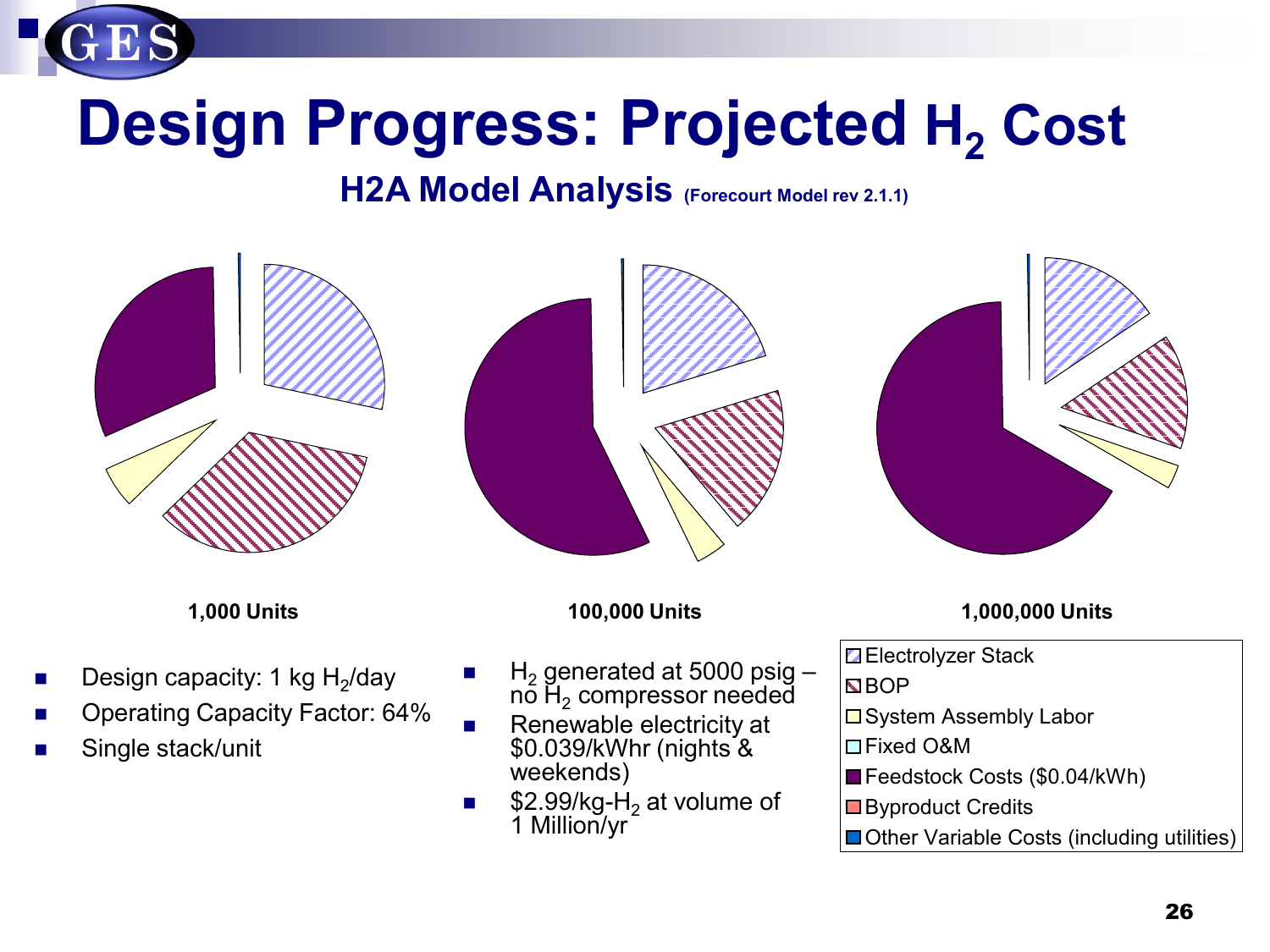

# **Collaborations**

### **Professor Robert Zalosh**

- Vendor
- **D** University
- $\Box$  Review of applicable codes and standards
- □ Assist with HAZOP/FMEA safety analysis
- $\blacksquare$  IAS, Inc.
	- D Vendor
	- $\Box$  For-profit company
	- $\Box$  Will develop low-cost controller prototypes
	- $\Box$  Will assist with control system development and projecting production costs
- GES, LLC (DOE Cost-Shared Grant DE-FC36-08GO18065)
	- □ Same Company
	- $\Box$  For-profit company
	- $\Box$  Within DOE H<sub>2</sub> program
	- □ Multiple overlapping components and subsystems [also Parker, 3-M (NSTF Catalyst & Membrane) and Entegris (Carbon Cell Separators)]
- GES, LLC (Government and Private Electrolyzer Development Programs)
	- $\Box$  Same Company
	- $\Box$  For-profit company
	- $\Box$  Outside DOE H<sub>2</sub> program
	- □ Several NASA programs, one DARPA Prime Contractor, electrolyzers for several private companies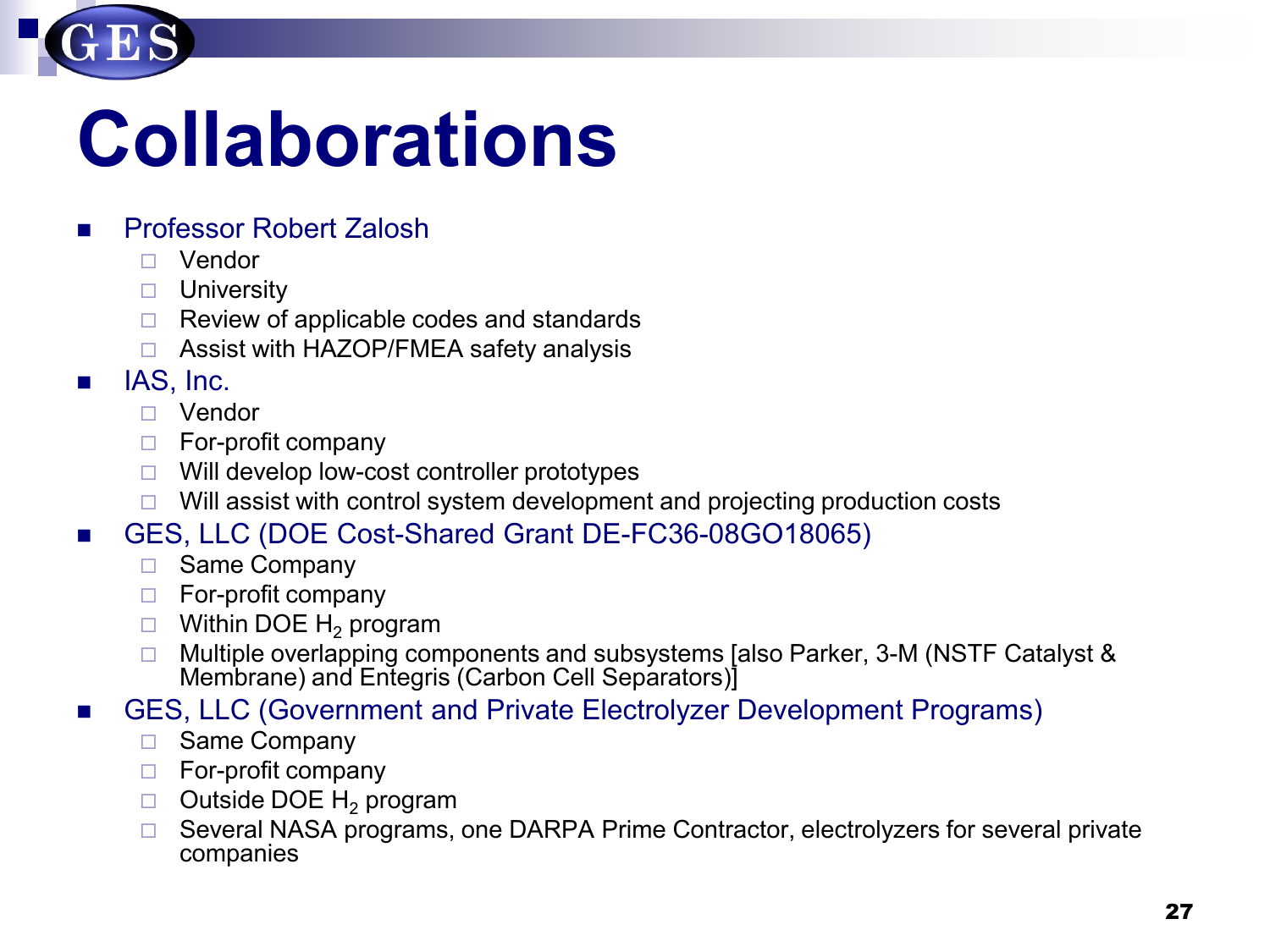

## **Proposed Future Work (This Year and Next)**

- Detailed HAZOP/FMEA Analysis of Hydrogen Refueling Appliance
- Test Full-Scale Home Refueling Appliance (HRA) Electrolyzer Stack
- Optimize Selection of Protective Coating for Pressure Containment Dome Internals
- Build/Test 5,000 psig Pressure Swing Absorber Dryer
- Complete Design, Fabrication & Demonstration of Unitized HRA System
- **Preliminary Design and Economic Analysis of** Commercial HRA System
- Identify & Team With Commercialization Partner(s)